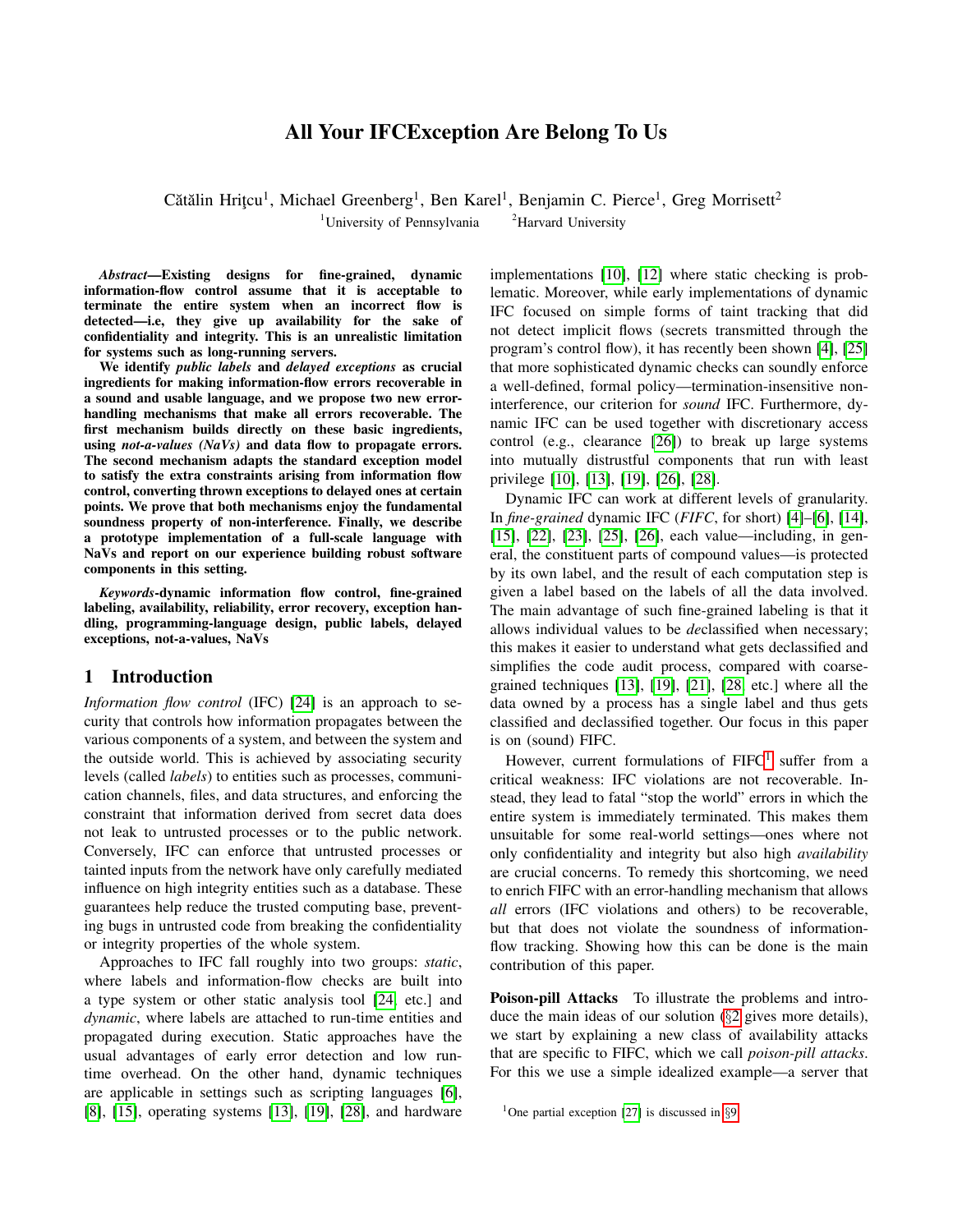receives a pair of numbers, sends the larger one back to the client, and then loops to service the next request:

fun process\_max  $(x,y) = if x \le y$  then y else x

```
fun rec max_server_loop () =
 send out (process_max (recv in));
 max_server_loop ()
```
The request and the response happen over public interprocess communication channels in and out respectively, so the pair received by the server is guaranteed to be labeled public, and the server has to produce a public response. However, with fine-grained labeling, data structures can be heterogeneously labeled (i.e., even though a pair is labeled public, its components can still be classified) and channels only check the topmost label.

A malicious or confused client can mount an attack on the max server by sending it a *poison pill*—a pair labeled public containing numbers labeled secret. The server will compare these numbers and try to send the larger of the two back to the client. But since this number is labeled secret, the send performed by the server will fail with a fatal IFC violation.

We would like to protect the max server from such availability attacks. The standard idiom in programming languages is for all errors to lead to *catchable* exceptions; we can then wrap the body of the server in a try/catch expression and thereby ensure that it keeps running:

```
fun rec max_server_loop' () =
  try send out (process_max (recv in))
  catch x \Rightarrow \log x;
  max_server_loop' ()
```
However, combining catchable exceptions with FIFC can easily lead to unsoundness, since exceptions can leak secrets via labels or via the control flow of the program. In the rest of this section we sketch each of these problems and describe our solutions at a high level, postponing details to §[2.](#page-2-0)

Problem: IFC Exceptions Reveal Information About Labels It is well known in the IFC community [\[23\]](#page-14-14), [\[26\]](#page-14-11), [\[29,](#page-14-17) etc.] that dynamically varying labels are themselves information channels. For instance, the following simple example encodes the secret bit h by varying the label of the final result:

```
if h then ()@high else ()@top
```
In this and the following examples we use label low for public data, high for secret data, and top for top-secret data. We use the term ()@high to classify unit to label high.

In a FIFC language there is usually more than one label channel—e.g., one for labels on values, illustrated above, and a different one for labels on references (used for controlling reads and writes). For each label channel, we can prevent leaking secrets in one of two ways: (1) either by preventing secret information from leaking *into* the label channel [\[4\]](#page-14-9), [\[26\]](#page-14-11) or (2) by preventing any information from leaking *out of* the label channel [\[4\]](#page-14-9), [\[5\]](#page-14-18), so that, even though there may be secrets in the label channel, there is no way to observe them. In the presence of catchable IFC exceptions, however, the second alternative is not satisfactory. Observing IFC exceptions inherently reveals information about labels, so if one wanted to prevent information from leaking out of the label channel, one would need to impose severe re-strictions on the observability of exceptions.<sup>[2](#page-1-0)</sup> The following example encodes the secret h using labels as above and then tries to leak it using catchable IFC exceptions:

```
try
 href := (if h then ()@high else ()@top);
 true
catch IFCException => false
```
Here, href is a reference cell holding high values. Writing to href succeeds when h is true (writing a high value to a high reference is OK) but raises an exception when h is false (writing a top-secret value to a high reference fails). Thus the success or failure of the assignment depends on the label of the value that gets written. Since the reference write is now basically a conditional branching construct, one could prevent the leak by recording that the control flow decision was potentially influenced by secrets encoded in the label of the value that gets written. This would, however, lead to a very restrictive language, in which the information whether an IFC exception has occurred or not is protected by an arbitrarily high label, and where programmers have little control over how data is labeled. For instance, in such a system the max server above would have no way to log that an IFC exception occurred, since this information would be labeled with a label chosen by the poison-pill attacker.

Solution: Sound Public Labels Instead of allowing secrets to flow into the label channel and then trying to hide labels (and thus IFC exceptions), we obtain soundness by making sure that the information in the labels is public in the first place. We can do this by separating the choice of label (which needs to be done in a low context) from the computation of the labeled data (which happens in a high context). To achieve this separation we put the code that branches on secrets inside *brackets* that explicitly specify the label of the result [\[26\]](#page-14-11). In the example above the conditional has to be bracketed with top, i.e., a label that is more secure than the label of the result of either branch:

top[if h then ()@high else ()@top]

Regardless of which branch is chosen, the example now evaluates to ()@top, thus preventing h from being leaked to the label channel. Brackets close the label channel, which allows us to make labels and IFC errors publicly observable. Moreover, the soundness of the techniques we propose does not depend on the label annotations on brackets being

<span id="page-1-0"></span><sup>&</sup>lt;sup>2</sup>This problem only gets worse when one also adds label-based discretionary access control to the language (as we do in Breeze), since then even adding two numbers can cause access control violations and thus reveal information about labels.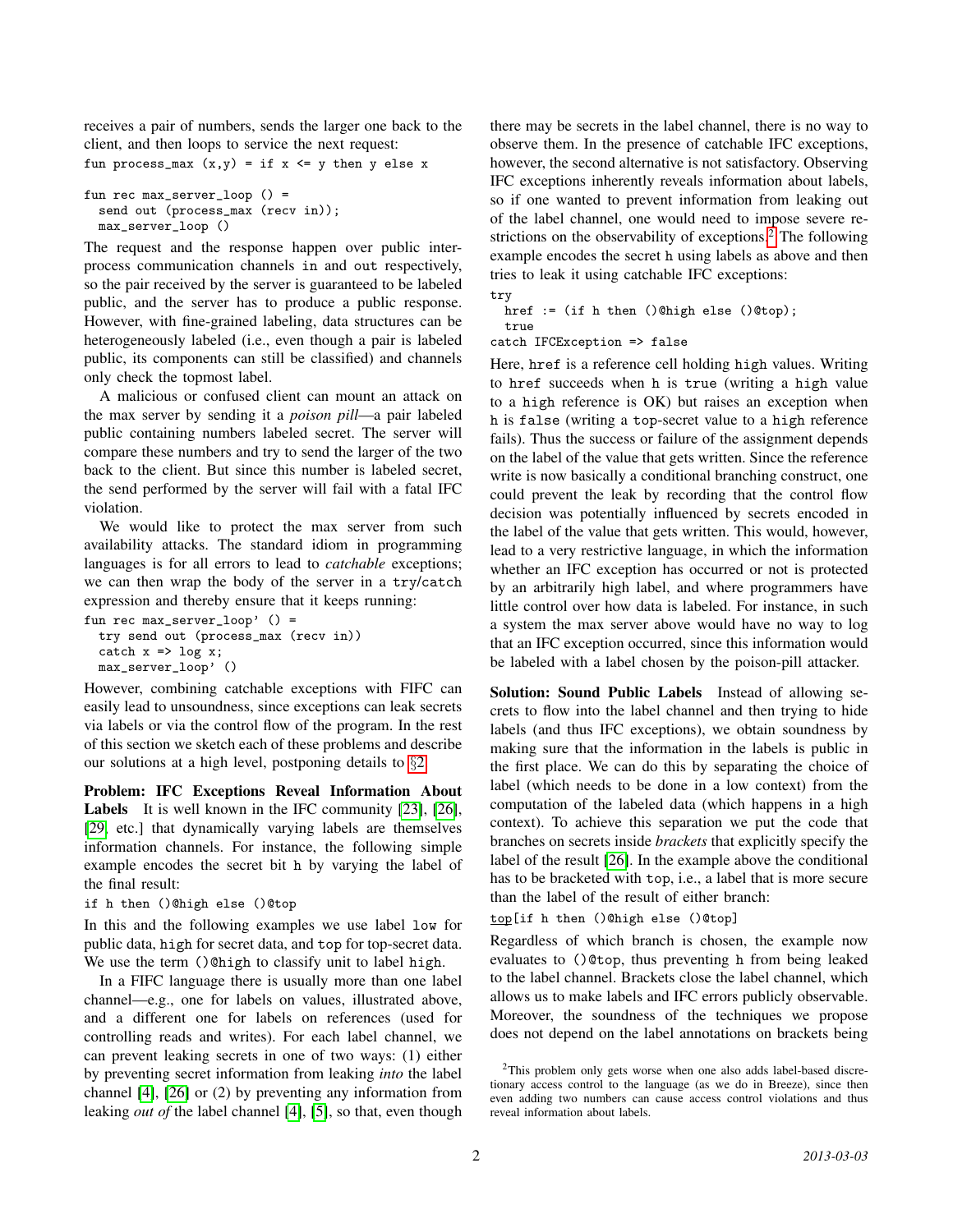correct. We defer the discussion about brackets and incorrect annotations to §[2.2](#page-3-0) and §[2.3.](#page-3-1)

Problem: Exceptions Destroy Control Flow Merge Points The standard formulation of catchable exceptions can leak secret information via the control flow of the program. Propagating exceptions adds many new edges to the control flow graph and thus introduces additional exit edges out of basic blocks. Without exceptions there is a unique edge out of a conditional which merges the two branches. Such *control flow merge points* play a crucial role for IFC in general, because they mark the end of a high context (where some secrets have affected the control flow). For instance, brackets are only sound if ending brackets are control flow merge points, but standard exception propagation breaks this invariant. We explain this in more detail in §[2.3,](#page-3-1) but intuitively the problem here is that an expression like try

ignore high[if h then throw Ex else ()]; false

 $\text{catch}$   $\Rightarrow$  true

throws an exception in a high context, but catches it in a low context, outside the brackets. The fact that the exception "jumps" out of the brackets allows the secret boolean h to be leaked as a low boolean.

Solution: Delayed Exceptions To fix this, we need to change the language so that exceptions do *not* jump out of the brackets—i.e., any exception that happens inside a bracket needs to be *delayed* and turned into a *result* of the bracket expression. While such delayed exceptions seem unavoidable given the constraints of our setting (see §[2.3\)](#page-3-1), we do have a choice about exactly how they propagate when they are used, for instance: (1) we can simply rethrow the exception (see §[5.2](#page-9-0) and LIO [\[27\]](#page-14-16)), or (2) we can change the semantics so that the result of the operation is the delayed exception (see §[2.4](#page-4-0) and §[4\)](#page-7-0). While we investigate both these alternatives in the paper, we find the second one particularly interesting, because it allows us to devise an error handling mechanism based *solely* on delayed exceptions. In this new mechanism, exceptions are propagated only via the data flow of the program. Since this is to a certain extent a generalization of how not-a-numbers (NaNs) [\[16\]](#page-14-19) propagate, we call such delayed exceptions *not-a-values (NaVs)*.

Contributions Our primary contribution is the identification of public labels and delayed exceptions (§[2\)](#page-2-0) as the key ingredients for making all errors (IFC violations and all other exceptional conditions) recoverable in a sound and usable language. Additionally, we explore the space of possible designs based on these ingredients and focus on two propagation approaches for delayed exceptions: a simpler one using not-a-values (NaVs) and data flow to propagate exceptions  $(\S2.4 \text{ and } \S4)$  $(\S2.4 \text{ and } \S4)$  $(\S2.4 \text{ and } \S4)$  $(\S2.4 \text{ and } \S4)$ , and a more complex one using standard catchable exceptions that are delayed by ending brackets (§[5\)](#page-8-0). We identify the rules that ensure soundness in either case and we formally prove in Coq that both designs enforce error-sensitive, termination-insensitive non-interference [\[1\]](#page-14-20). Moreover, we devise translations that encode each error handling mechanism in terms of the other (§[6\)](#page-9-1). We also illustrate how each of the mechanisms can be used to protect the simple max server above against poisonpill attacks (§[7\)](#page-10-0). Finally, we have designed and implemented a language called Breeze that incorporates the simpler and more novel approach based on NaVs [\[1\]](#page-14-20). To gain experience with the design, we have constructed a large library and a number of small but illustrative applications. We report on our experience, identifying practical issues that arise with NaVs and idioms that can be used to work around potential shortcomings (§[8\)](#page-10-1).

We discuss related work in §[9;](#page-12-0) we conclude and sketch future directions in §[10.](#page-13-0)

## <span id="page-2-0"></span>2 Overview

To set the stage for the details of the calculi and their properties, this section gives a technical overview of the underlying ideas. §[2.1](#page-2-1) is a gentle introduction to the basic mechanisms of FIFC; §[2.2](#page-3-0) gives more details on public labels and brackets; §[2.3](#page-3-1) explains why delayed exceptions are unavoidable if we want all errors to be recoverable in a FIFC system; finally, §[2.4](#page-4-0) explains NaVs.

### <span id="page-2-1"></span>2.1 A Gentle Introduction to FIFC

In order to track information flow at a very fine level of granularity [\[4\]](#page-14-9), [\[5\]](#page-14-18), each value is protected by an individual IFC label representing a security level (e.g., low, high, or top). Security levels are partially ordered: low is below high (since it is always safe to protect public data as if it was a secret) and high is below top. The semantics of the language automatically propagates these labels as computation progresses. For instance, the expression 1@low + 2@high evaluates to 3@high, thus capturing the dependency of the result on the secret input 2. Trying to write the secret result to a public reference (i.e., readable by the attacker) is an example of an *explicit flow*; it results in an IFC violation:  $lref := 1@low + 2@high$  // -> IFC violation

In most existing FIFC systems [\[4\]](#page-14-9)–[\[6\]](#page-14-1), [\[15\]](#page-14-3), [\[22\]](#page-14-13), [\[23\]](#page-14-14), [\[25\]](#page-14-10), such IFC violations are fatal errors, immediately stopping the execution of the program to prevent secret information from being leaked.

Preventing only explicit flows is not enough to obtain a sound IFC system, though, since the control flow of the program can also leak secret information:

lref := false; if h then lref := true

In this example, an *implicit flow*<sup>[3](#page-2-2)</sup> is used to copy the secret bit h to the public reference lref. The standard way of stopping such leaks is a *security context* label, called the

<span id="page-2-2"></span><sup>&</sup>lt;sup>3</sup> In this paper we use the term *implicit flow* to mean any information leak via the control flow of the program.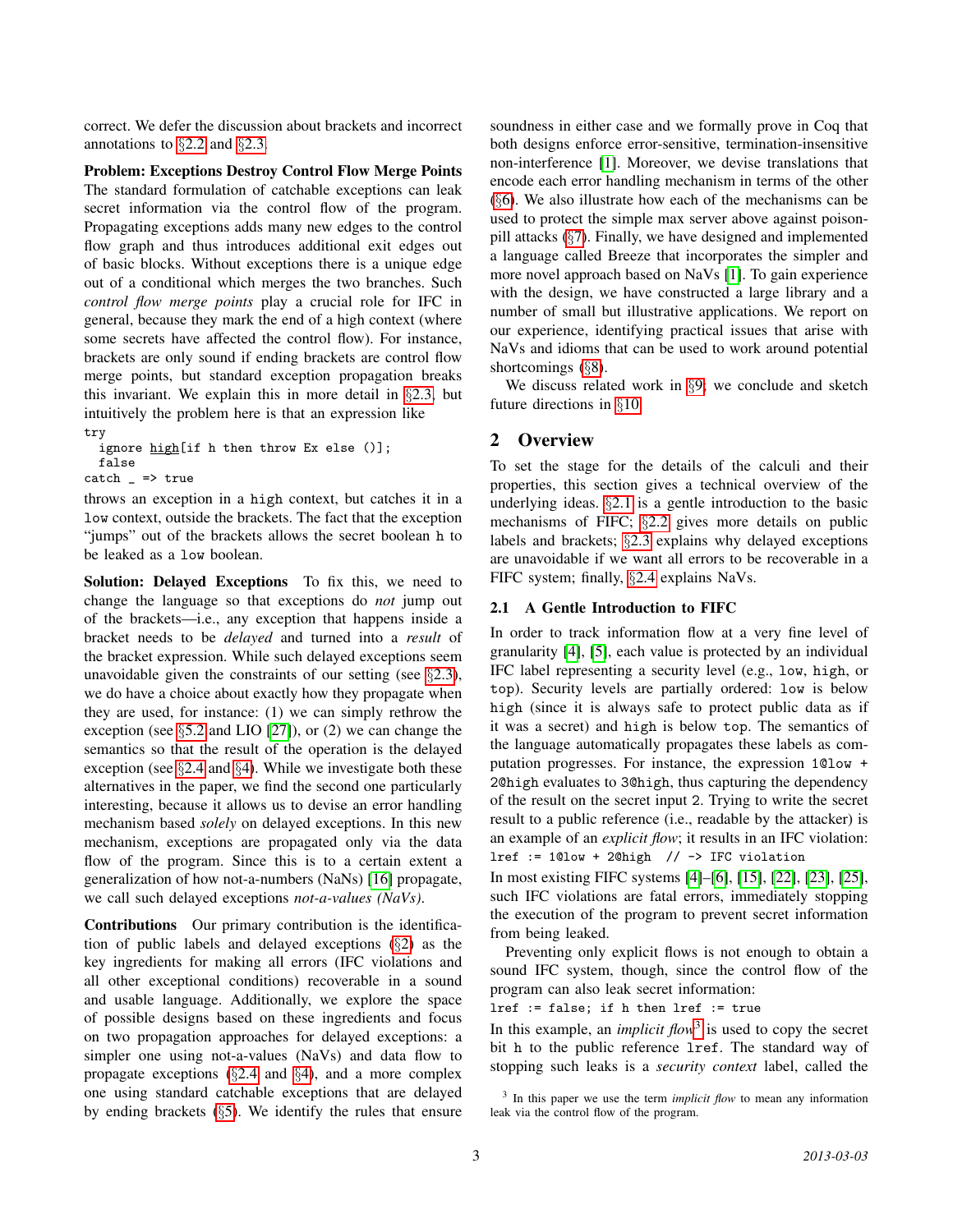pc label, that dynamically captures the security level of all the values that have influenced the control flow. In the example above, branching on h raises the pc to high, which prevents writing to low references such as lref. In all of this section's examples, the pc starts out as low.

Stopping low side-effects when the pc is high is necessary but not sufficient for stopping implicit flows. Implicit flows can equally well affect purely functional code:

```
if h then true else false
```
Assuming the constants true and false are public even when the pc is high, this code obtains a public copy of the secret h. The restriction on side-effects alone does not prevent this implicit flow, since in most existing FIFC systems [\[4\]](#page-14-9)– [\[6\]](#page-14-1), [\[14\]](#page-14-12), [\[15\]](#page-14-3), [\[22\]](#page-14-13), [\[23\]](#page-14-14), [\[25\]](#page-14-10) the pc is automatically restored on control flow merge points. This means that, without additional restrictions, the following code would successfully exfiltrate h, since lref is only updated after the two branches of the conditional are merged.

lref := (if h then true else false)

One way to soundly restore the pc automatically is to let the pc "infect" the resulting value first [\[4\]](#page-14-9), [\[5\]](#page-14-18). Then whatever the conditional returns is at least as secret as h and therefore cannot be written to lref. However, as we will see in the next section, automatically restoring the pc is not sound when labels are publicly observable.

## <span id="page-3-0"></span>2.2 Public Labels and Brackets

Since FIFC enforces security dynamically, IFC labels have a run-time representation and are automatically propagated by the FIFC system. It is well known in the IFC community [\[23\]](#page-14-14), [\[26\]](#page-14-11), [\[29,](#page-14-17) etc.] that dynamically varying labels are themselves information channels. However, many of the existing FIFC systems [\[4\]](#page-14-9)–[\[6\]](#page-14-1), [\[15\]](#page-14-3), [\[22\]](#page-14-13) do not completely prevent leaking secrets into label channels. Instead, they preserve soundness by preventing (some of) the labels from being publicly observable. In a FIFC system, automatically restoring the pc on control flow merge points allows information to be leaked into the label channel formed by the labels on values. So in a FIFC system with automatic pc restoring allowing any way of publicly observing information about the labels on values would be unsound. For instance, adding a label inspection construct would be unsound: the following simple example would leak the secret bit h.

labelOf (if h then ()@high else ()@top) == high

This is similar to the purely functional implicit flow example above, but here we are varying the *label* of the result of a conditional based on the secret h—the result *value* is unit on both branches. The labels we use for signaling (high and top secret) are above or the same as the label of h (high), so "infecting" the result of the conditional with the high pc [\[4\]](#page-14-9), [\[5\]](#page-14-18), as discussed at the end of §[2.1,](#page-2-1) does not have any effect. If the pc is automatically restored at the end of the conditional, the variation in the labels on values is made public by labelOf, revealing the secret h.

Label inspection is, however, only one way of making labels observable. Making IFC errors recoverable also reveals information about the labels, as we saw in §[1.](#page-0-1) Since we think that trying to restrict information about IFC errors is counterproductive, we obtain soundness by preventing secrets from being leaked *into* the label channels. For the label channel formed by the labels on values, we do this by restoring the pc only manually, using brackets [\[26\]](#page-14-11). With brackets the pc is restored after a conditional *only if the label on the result has been chosen in advance, before looking at any secrets*. In a language with brackets the example above is safe, because the pc is not automatically restored at the end of the conditional, so it stays high and stops any low side-effects *even after* the control flow merge point. In this setting, each value is effectively protected both by its explicit label and by the current pc. To restore the pc we must wrap the conditional in a bracket, as in:

top[if h then ()@high else ()@top]

No matter which branch of the conditional is taken, the result is labeled top, and the pc is restored to the value it had before the bracket started. Brackets are always control flow merge points, so the pc can be safely restored. The label on the bracket is chosen outside the bracket, before it runs, so it cannot depend on any secrets inspected inside. However, the semantics of brackets also needs to ensure that the label on the bracket is high enough to effectively protect the result of the bracketed expression; i.e., brackets are not a declassification construct. For instance, if we were to put a lower label on the bracket, say high, in the example above, then executing the else branch would cause an IFC error, since high is not above top:

high[if h then ()@high else ()@top]

If availability were of no concern, one could make such failed brackets be fatal errors and obtain a language with public labels that has error-insensitive, terminationinsensitive non-interference (indeed, we do as much in our  $\lambda^{[]}$  calculus in §[3\)](#page-4-1). Error insensitivity means that this soundness result ignores computations where brackets are incorrectly labeled.

## <span id="page-3-1"></span>2.3 Delayed Exceptions

While we want IFC errors to be recoverable, failed brackets cannot throw catchable exceptions: we can only soundly restore the pc at control flow merge points, and throwing exceptions would destroy the merge point at the end of a bracket. The following example would exfiltrate h if failed brackets threw an exception but still restored the pc:

```
lref := false
try
  ignore high[if h then ()@high else ()@top];
  lref := true
\text{catch} \Rightarrow ()
```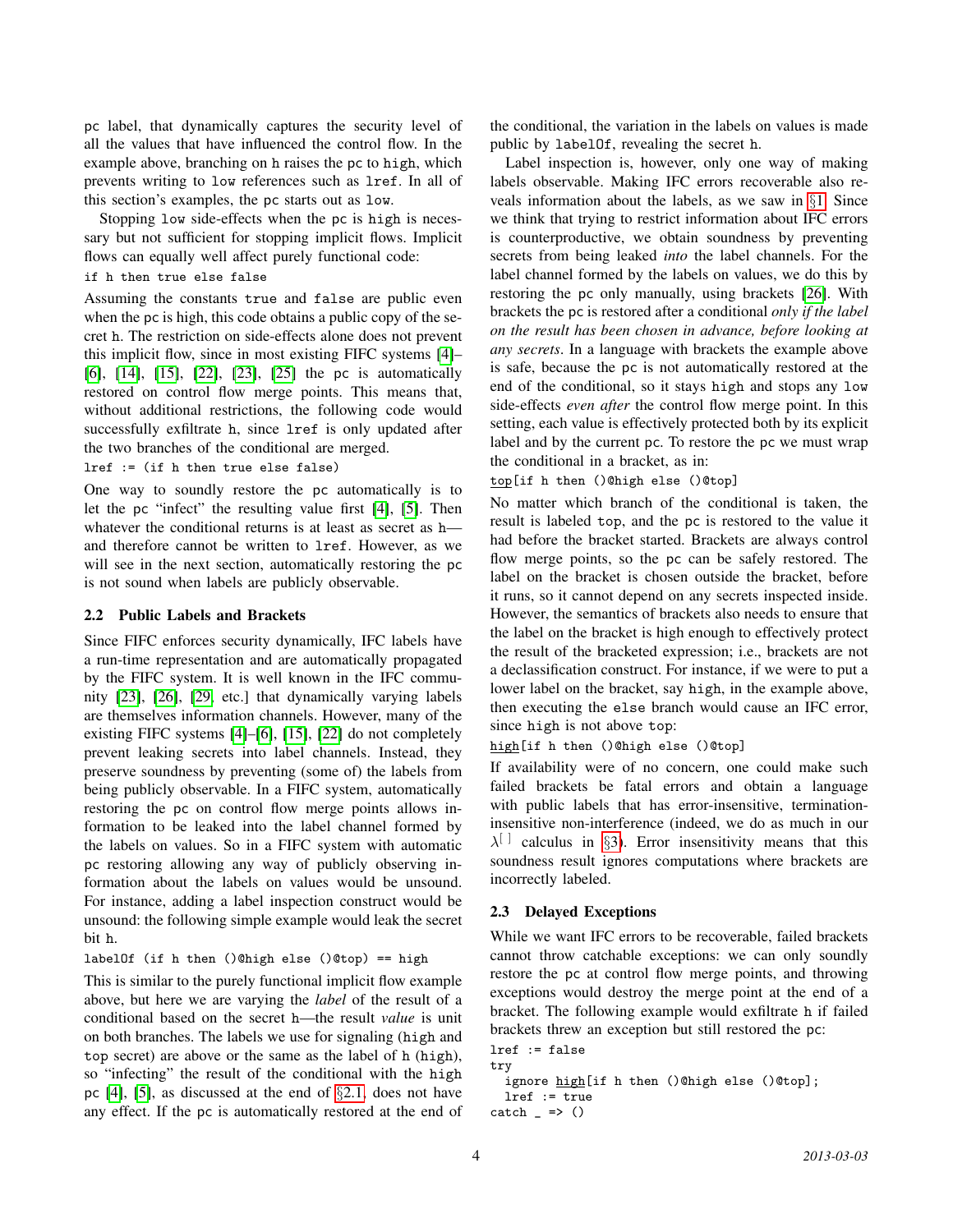The bracket would succeed when h is true; the bracket would fail with a catchable exception when h is false causing lref := true to be skipped. At the end of the bracket, the pc returns to low, so when h is true the update to lref would be allowed to exfiltrate the secret. As illustrated in §[1,](#page-0-1) a very similar problem occurs if exceptions in the body of the bracket freely jump out of the bracket.

To prevent such behavior, brackets must either produce a value or diverge. There needs to be exactly one control flow edge leaving the bracket; they cannot throw catchable exceptions. Moreover, since we do not want labels to be a possible source of leaks, whatever comes out of the bracket must be labeled with the bracket's label. Nevertheless, in order for the error handling mechanism to be useful in practice, the produced value has to be as informative as possible. In particular, this value should record if the bracket has failed or not. If the bracket has failed, the value should record the cause of the failure if possible. We believe that any workable solution to these design constraints will have to involve *delayed exceptions* in one form or another. Thus, when a bracket fails, the result should be a delayed exception protected with the label specified on the bracket.

### <span id="page-4-0"></span>2.4 Not-a-Values (NaVs)

One can design a language with both catchable and delayed exceptions (we do that in §[5\)](#page-8-0). However, a more radical solution is to get rid of catchable exceptions altogether and to design a new error handling mechanism based solely on delayed exceptions in the form of *not-a-values (NaVs)*. We outline the main ideas of this solution here and study the details in §[4](#page-7-0) and §[8.](#page-10-1) NaVs are *first-class* replacements for values that are propagated solely via the data flow of the program. Like values, NaVs are labeled. More importantly, NaVs are *pervasive*: (a) all errors produce NaVs that remember the cause (e.g., dividing by zero will produce a different NaV than trying to add a boolean to an int), and (b) all non-parametric operations are NaV-strict (adding an int to a NaV will return the original NaV). However, for parametric operations, which do not inspect their arguments, there is a choice whether to be NaV-strict or to be NaV-lax. There are two questions one has to answer:

- 1) Should a function applied to a NaV argument fail and return the NaV (NaV-strict) or just bind that argument to the NaV and keep evaluating the function's body (NaV-lax)?
- 2) Should constructing a data value using NaV arguments produce a NaV (NaV-strict) or simply produce a data structure containing NaVs (NaV-lax)?

NaV-strictness has the advantage of short-cutting error propagation and revealing errors earlier, but it also has several big disadvantages.

1) NaV-strict function applications introduce a new control flow edge: when the argument is a NaV, they jump over the function body. In order to preserve soundness, the pc must be raised by the label of the argument on all NaV-strict function calls.

2) NaV-strict data constructors force the label on data structures to be a summary of everything inside. Every time we NaV-strictly cons onto a list, we must first check that the value we are consing on is not a NaV. The label on the list—and everything we get out of it—will be higher than every cons cell's label.

The  $\lambda_{NaV}^{[]}$  calculus in §[4](#page-7-0) gives the answer "NaV-lax" to the two questions above. That is, we make all parametric operations NaV-lax, while allowing NaVs to be "forced" explicitly. In our prototype implementation (described in §[8\)](#page-10-1), we allow the programmer to choose the desired behavior explicitly, on a case-by-case basis. While in theory selective NaV-strictness is only a convenience, in practice convenience makes a big difference.

One might wonder what would happen if one were to make all constructs of the language NaV-strict. In such a language NaVs would propagate very similarly to catchable exceptions. However, brackets would be totally useless, since as soon as the bracket would restore the pc, the bracket's context would perform a NaV check on its result, raising the pc even higher than it was right after the bracket ended.

What's in a NaV? Other than the cause of the error (i.e., the error message), each NaV contains two additional values that facilitate debugging: a *stack trace* that pinpoints the origin of the error and a *propagation trace* that records the way the NaV meandered from the place where it was originally created to the place where it was eventually detected. We have proved that providing these debugging aids does not invalidate our soundness results (see §[4.2\)](#page-8-1).

# <span id="page-4-1"></span> $3 \lambda^{[]}$ : A FIFC Calculus with Public Labels

We begin with the basis of our FIFC calculi,  $\lambda^{[]}$  (pronounced "lambda bracket"), a simple calculus for finegrained purely dynamic IFC. In  $\lambda^{[]}$  all labels are public but errors are still fatal; in §[4](#page-7-0) and §[5](#page-8-0) we extend  $\lambda^{[\ ]}$  with two different error handling mechanisms which make all errors recoverable. For the sake of simplicity, we drop some of the language features that we used in earlier examples (in particular, channels and references) and work with pure core calculi throughout our formal development.

The syntax of  $\lambda^{[\ ]}$  is in [Figure 1;](#page-5-0) much of it is standard. Information flow aside,  $\lambda^{[\ ]}$  is a dynamically typed lambda calculus with tagged variants (Inl, Inr, and match), equality on constants  $(x == y)$ , and reflection on type tags (tagOf  $x$ ). To simplify our evaluation relations, we present  $\lambda^{[]}$  and its extensions in a syntactically restricted form reminiscent of A-normal form (ANF). In the examples we give throughout the paper we will, however, use standard syntactic sugar.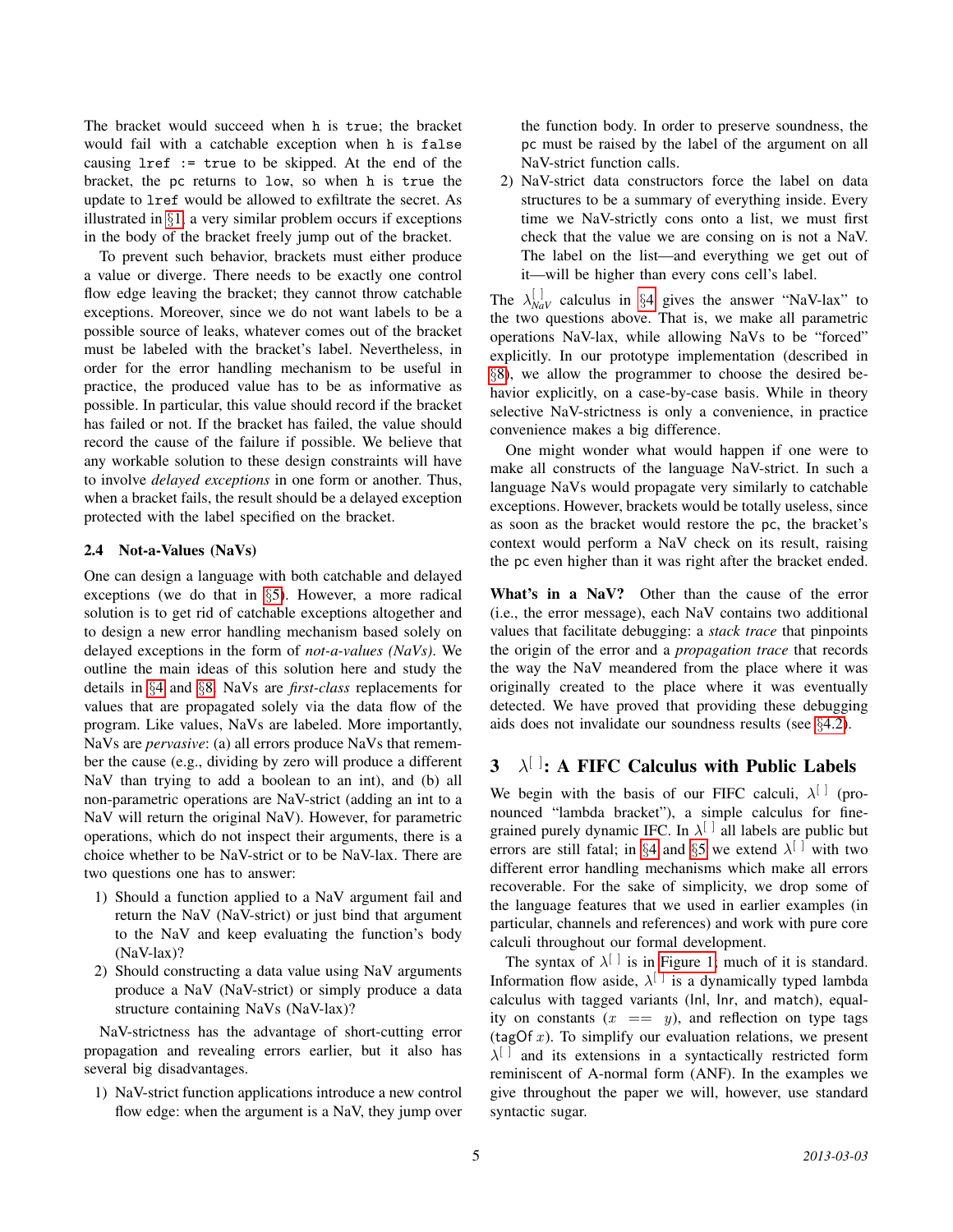#### Constants

 $c$  ::= () | L | TFun | TSum | TUnit | TLab | TTag

```
Terms, constructors, and operations
```

```
t ::= x | c | \det x = t \text{ in } t' | \lambda x. t | x y | C x |tagOf x \mid x \otimes y \mid getPc () \mid x[t] \mid labelOf x \mid(match x with |\ln x_1 \Rightarrow t_1| \ln x_2 \Rightarrow t_2)
C ::= Inl | Inr
⊗ ::= == | v | ∨
```
### Values, environments, and atoms

|  | $v := c \mid C a \mid \langle \rho, \lambda x. t \rangle$ |
|--|-----------------------------------------------------------|
|  | $\rho$ ::= $x_1 \mapsto a_1, \ldots, x_n \mapsto a_n$     |
|  | $a \quad ::= \quad (\mathbf{V} \ v) \mathbf{0} L$         |

```
Figure 1. Syntax of \lambda^{[\ ]}
```
In order to track information flow at a very fine level of granularity, λ [ ] works with *atoms*: values labeled with a security level. The security levels (or "labels") are drawn from an arbitrary join-semilattice with a bottom element, which is denoted  $\perp$  and used for labeling public data (in the examples from §[1](#page-0-1) and §[2](#page-2-0) we let  $\perp$  = low). Unlike in most other FIFC systems [\[4\]](#page-14-9)–[\[6\]](#page-14-1), [\[14\]](#page-14-12), [\[15\]](#page-14-3), [\[22\]](#page-14-13), [\[23\]](#page-14-14), [\[25\]](#page-14-10),  $\lambda^{[\ ]}$ 's labels are *public* and *first-class*: labelOf performs label inspection, returning an atom's label—as an atom, itself labeled with ⊥; the operator "∨" computes the join of two labels; and the operator " $\sqsubseteq$ " compares two labels according to the semi-lattice's partial order. Additionally, getPc () returns the current security context label, pc, which is the join of all labels of values that have affected control flow. The pc label is necessary for preventing *implicit flows*, which can affect even purely functional code (see §[2.1\)](#page-2-1). In  $\lambda^{[]}$ , every value is protected not only by its explicit label, but also by the current pc label. That is, values labeled public are still considered secret when the pc is secret.

A bracket  $x[t]$  serves two main purposes: it labels the result of evaluating  $t$  with the label  $x$  (classification); and, after evaluating  $t$ , it reverts the pc to its original level before the bracket. The latter is particularly important, since it is unsound for a language with public labels to automatically lower the pc at the end of conditionals or other control flow branches (see §[2.2\)](#page-3-0). The only way to restore the pc in  $\lambda^{[\ ]}$ is manually, using brackets. This is crucial for preventing leaks into "the label channel" (see §[2.2\)](#page-3-0), since the label on the final result is chosen in advance, before branching on secrets inside the bracket. Note that the label on the bracket need not be a constant—it can be computed at runtime, for instance using labelOf and joins.

The operational semantics of  $\lambda^{[\ ]}$  in [Figure 2](#page-6-0) adds FIFC to a completely standard environmental big-step semantics. We have three kind of values: constants, tagged variants, and closures. Values are heterogeneously labeled:  $(V(\ln(\mathbf{V}())\otimes\mathbf{high}))\otimes\mathbf{low}$  is a high constant contained inside a public value. The evaluation relation uses an explicit environment  $\rho$ , mapping variables to atoms. The environment  $\rho$  implements lexical scoping, while the pc is threaded through like a piece of state (rule *BLet*). In  $\lambda^{[\ ]}$  there are only two kinds of errors: type errors and failed brackets. Neither can be handled—there simply won't be a derivation. An implementation would have to treat these errors as fatal and "stop the world".

Variables are just looked up in the environment (rule *BVar*). The standard introduction rules—*BConst*, *BSum*, and *BAbs*—follow a similar pattern: the introduced value is labeled with the public label,  $\perp$ . Since in  $\lambda^{\lfloor}$  labels are public, extracting the label from an atom (rule *BLabelOf*) or from the current pc (rule *BGetPc*) produces a first-class label value that is labeled  $\bot$ , too.

In rule *BApp* the body of the closure is evaluated under an extended environment and with a pc raised by the closure's label. We have to raise the pc because, due to firstclass functions, *what* function we invoke is generally datadependent. *BMatch*, the rule for pattern matching, also raises the pc: the scrutinee influences control flow. Type tags can also be used as an information channel, so when extracting the tag of an atom, we protect the result with the original atom's label (rule *BTagOf*). The rule for binary operations (*BBOp*) is standard: the condition on *tagsArgs* ensures that the operation is well typed, and the result of the operation is labeled with the join of the labels on the arguments.

Finally, *BBrk* specifies the semantics of brackets. The  $L'' \vee pc' \sqsubseteq L \vee (pc \vee L')$  premise ensures that the value returned from the bracket is more protected with the bracket  $(L \vee (pc \vee L'))$  than it would have been if we did not use a bracket  $(L'' \vee pc')$ ; i.e., brackets are not a declassification construct. Keeping in mind that each value is protected by the join of its explicit label and the pc, we illustrate this condition below by means of examples.

In the simplest case, brackets merely classify data: the term  $L[x]$  classifies x to label L. Suppose that  $\rho(x)$  =  $(V v) \otimes L''$  and that  $L'' \sqsubseteq L \vee pc$ ; then we have  $\rho \vdash \underline{L}[x], pc \Downarrow$  $(V v) \, \mathcal{Q} L, pc$ . The label L is not itself secret, since *BConst* yields ⊥-labeled atoms. *BVar* does not change the pc, so the pc stays the same throughout the bracket. The final condition on the bracket is  $L'' \vee pc \sqsubseteq L \vee (pc \vee \bot)$ , which holds because  $pc \vee \perp = pc$ ,  $\sqsubseteq$  is reflexive, and we have assumed that  $L'' \sqsubseteq L \vee pc$ . On the other hand, if  $L'' \not\sqsubseteq L \vee pc$ then the condition at the end of the bracket does not hold (i.e., we are trying to declassify using a bracket), so there is no derivation. An implementation would have to cause a fatal error and "stop the world"—there is no safe way to continue running the program.

In addition to classifying data, brackets are the only way to lower the pc in  $\lambda^{[]}$ . For example,  $t =$ high[high $[\lambda x.x](\lambda x.x)]$  starts a high bracket in which it classifies  $\lambda x \cdot x$  to high and then applies it to an unclassified  $\lambda x.x$ . We have the following derivation, starting and ending with a  $\perp$  pc:  $(\rho \vdash t, \perp \Downarrow (\mathbf{V} \langle \emptyset, \lambda x. x) )$  @high,  $\perp$ ).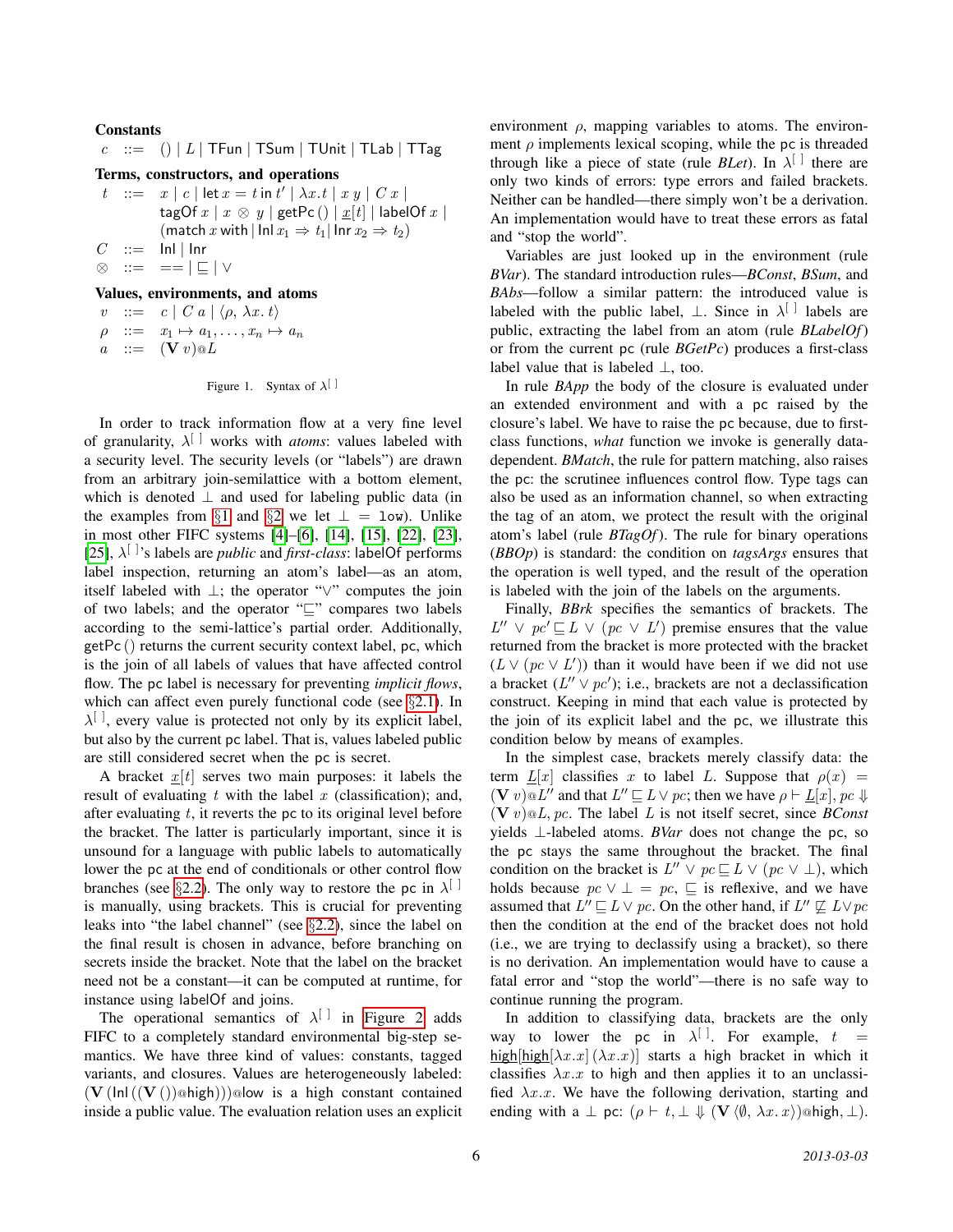$$
\rho(x) = a
$$

$$
\rho + t, pc \Downarrow a, pc' \quad (\rho, x \mapsto a) + t', pc' \Downarrow a', pc''
$$

$$
\rho + t, pc \Downarrow a, pc' \quad (\rho, x \mapsto a) + t', pc' \Downarrow a', pc''
$$

$$
\rho + \text{let } x = t \text{ in } t', pc \Downarrow a', pc''
$$

$$
\rho(x) = a
$$

$$
\rho(x) = a
$$

$$
\rho(x) = a
$$

$$
\rho(x) = a
$$

$$
\rho(x) = a
$$

$$
\rho(x) = a
$$

$$
\rho(x) = a
$$

$$
\rho(x) = a
$$

$$
\rho(x) = a
$$

$$
\rho(x) = (\text{V}(V(\rho, \lambda x, t)) \otimes \perp, pc \quad (B\Delta b s)
$$

$$
\rho(x) = (\text{V}(V(\rho, \lambda x, t)) \otimes \perp, pc \quad (B\Delta b s)
$$

$$
\rho(x) = (\text{V}(V(\rho, \lambda x, t)) \otimes \perp, pc \quad (B\Delta b s)
$$

$$
\rho(x) = (\text{V}(V(\rho, \lambda x, t)) \otimes \perp, pc \quad (B\Delta b s)
$$

$$
\rho(x) = (\text{V}(V(\rho, \lambda x, t)) \otimes \perp, pc \quad (B\Delta b s)
$$

$$
\rho(x) = (\text{V}(V(\rho, \lambda x, t)) \otimes \perp, pc \quad (B\Delta b s)
$$

$$
\rho(x) = (\text{V}(V(\rho, \lambda x, t)) \otimes \perp, pc \quad (B\Delta b s)
$$

$$
\rho(x) = (\text{V}(V(\rho, \lambda x, t)) \otimes \perp, pc \quad (B\Delta b s)
$$

$$
\rho(x) = (\text{V}(V(\rho, \lambda x, t)) \otimes \perp, pc \quad (BA \rho p)
$$

$$
\rho(x) = (\text{V}(V(\rho, \lambda x, t)) \otimes \perp, pc \quad (BA \rho p)
$$

$$
\rho(x) = (\text{V}(V(\rho, \lambda x, t)) \otimes \perp, pc \quad (BA \rho p)
$$

$$
\rho(x) = (\text{V}(V(\rho, \lambda x, t)) \otimes \perp, pc \quad (BA \rho p)
$$

Where

 $tagsArgs (\sqsubseteq) = tagsArgs (\vee) = {\text{TLab}}$ <br>  $tagsArgs (= =) = {\text{TUnit}}$  $\{$  TUnit, TLab, TTag}

<span id="page-6-0"></span>

The *BApp* sub-derivation for the bracket body finishes with  $pc' = (\perp \vee high) = high$  and returns the atom  $(V \langle \rho, \lambda x. x \rangle)$   $\subset \mathbb{L}$ . The condition at the end of the bracket is  $\perp$  ∨ high  $\Box$  high  $\lor$  ( $\perp$   $\lor$   $\perp$ ), which clearly holds. It is therefore sound to lower the pc to  $\bot \vee \bot = \bot$  and relabel the closure as  $(\mathbf{V} \langle \rho, \lambda x. x \rangle)$  @high. That is, the outer bracket has moved taint from the pc to the resulting value.

The two examples above illustrate the most common usage scenarios for brackets. There is another interesting use case: brackets can also be used for moving taint from values to the pc. For example, this usage of brackets can make a heterogeneously labeled data structure into one classified by a single outer label; pulling the inner label in  $(V(\text{Inl}(V())@high))@high$  out, yielding  $(V(\text{Inl}(V())@low))@high.$  Or, suppose  $\rho(x) = (Vv)@high$ and the pc is high. We can use  $\frac{1}{c}$  to obtain  $(V v)$  olow.

Atom equivalence  $(\mathbf{V} v_1) \otimes L' \equiv_L (\mathbf{V} v_2) \otimes L' \iff L' \sqsubseteq L \implies v_1 \equiv_L v_2$ Value equivalence  $c \equiv_L c$  $C a_1 \equiv_L C a_2 \iff a_1 \equiv_L a_2$  $\langle \rho_1, \, \lambda x. \, t \rangle \equiv_L \langle \rho_2, \, \lambda x. \, t \rangle \iff \rho_1 \equiv_L \rho_2$ Environment equivalence  $\emptyset \equiv_L \emptyset$  $\rho_1, x \mapsto a_1 \equiv_L \rho_2, x \mapsto a_2 \iff \rho_1 \equiv_L \rho_2 \land a_1 \equiv_L a_2$ Figure 3. Equivalence below a given label L

<span id="page-6-1"></span>This is not a declassification, since the high pc already protects  $v$ . In this example the condition at the end of the bracket is high  $∨$  high  $□$  low  $∨$  (high  $∨$  low), which holds because (a) low  $\vee$  high = high, (b) high  $\vee$  high = high, and  $(c)$   $\sqsubset$  is reflexive. Here the label on the result of the bracket is *above* the label on the bracket. Joining the post-bracket pc on the right-hand-side of the condition in *BBrk* gives us the flexibility to permit this sound usage of brackets.

**Non-interference**  $\lambda^{[]}$  enjoys *non-interference*: for every computation, the high parts of the input do not affect the low parts of the output. In  $\lambda^{[\ ]}$  the environment and the initial pc constitute the input, while the resulting atom and final pc constitute the output. The non-interference proof is fairly standard [\[4\]](#page-14-9). First, in [Figure 3](#page-6-1) we define a family of label-indexed equivalences  $\equiv_L$  on atoms, values, and environments. Each equivalence distinguishes two classes: low things are labeled below L, and high things are not labeled below L. In each equivalence, low things must correspond closely, while high things need not. Atom equivalence is the crux of the  $\equiv_L$  equivalence; the equivalences on values and environments are structural. Labels are public, so the labels on atoms are treated as low data: equivalent atoms have the same label. Low atoms labeled below L must have equivalent values, while high atoms need not.

<span id="page-6-4"></span><span id="page-6-3"></span><span id="page-6-2"></span>**Theorem 1** (Non-interference for  $\lambda^{[\ ]}$ ). *Given a label L*, *a term t, environments*  $\rho_1$  *and*  $\rho_2$ *, and a starting* pc *label*  $pc, if: (1)$   $\rho_1 \equiv_L \rho_2$ , (2)  $\rho_1 \vdash t, pc \Downarrow a_1, pc'_1$ , (3)  $\rho_2 \vdash$  $t, pc \Downarrow a_2, pc'_2$ , and (4)  $pc'_1 \sqsubseteq L$  or  $pc'_2 \sqsubseteq L$  then  $pc'_1 = pc'_2$ *and*  $a_1 \equiv_L a_2$ *.* 

*Proof.* By induction on [\(2\)](#page-6-2), using the fact that the pc increases monotonically. We have proved this in Coq.  $\Box$ 

Premise [\(4\)](#page-6-3) of [Theorem 1](#page-6-4) is necessary because atoms are protected by both their labels and the pc label—if the computation finishes with a pc that is not below  $L$ , then there are no low parts of the output, and non-interference is immediately satisfied.

Non-interference in λ [ ] is *error insensitive* and *termination insensitive*. That is, since errors and divergence are represented by absence of a derivation, [Theorem 1](#page-6-4) says nothing in case of errors or divergence. Finally, we do not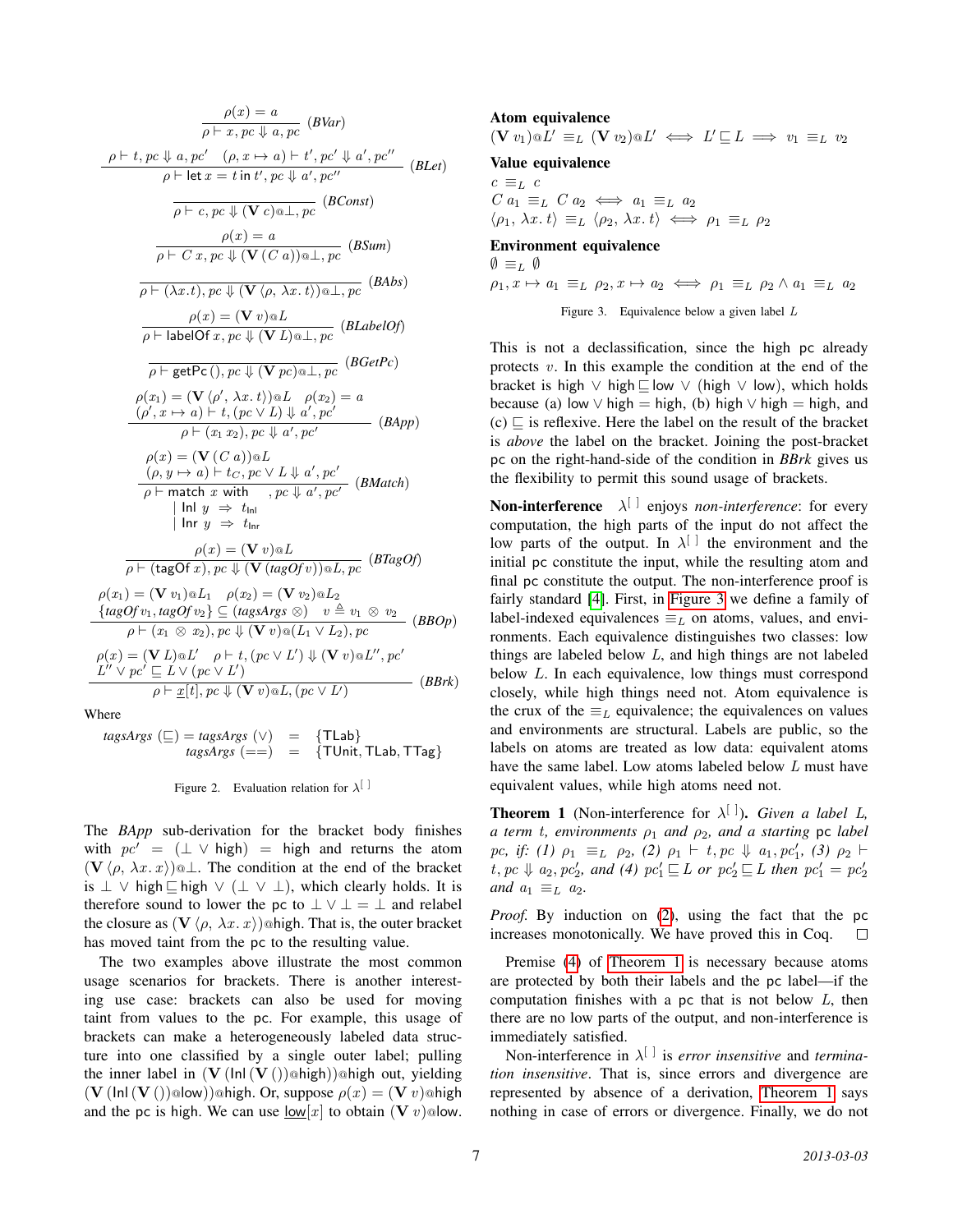#### Exceptions and constants

```
\varepsilon : = EBrk | EType | ...
c ::= ... | TExcp | \varepsilonTerms
t ::= ... | toSum x | mkNaV xBoxes and atoms
b ::= V v | D \varepsilona \quad ::= \quad b \otimes L
```
<span id="page-7-1"></span>Figure 4. Syntax changes and extensions from  $\lambda^{[]}$  to  $\lambda^{[]}_{\text{Nav}}$ 

have a declassification construct in  $\lambda^{[]}$ , and if we added one, our non-interference results would hold only for programs that do not declassify. Addressing declassification is an interesting topic for future work; our hope is that we can adapt and reuse results from the static IFC setting [\[2,](#page-14-21) etc.].

### <span id="page-7-0"></span>4 Not-a-Values Formally

# <span id="page-7-4"></span>**4.1**  $\lambda_{\text{N}aV}^{[.]}$ : Calculus with NaVs

In  $\lambda_{\text{NaV}}^{[]}$ , we extend  $\lambda^{[]}$  with NaV-based error handling. The extensions to the syntax are in [Figure 4.](#page-7-1) We introduce *exception names* like EType and EBrk as constants; like the other constants they are both values and terms. Every atom in  $\lambda_{\text{NaV}}^{[]}$  is a labeled *box*, where a box contains either a value (V v) or a NaV (a delayed exception denoted  $\mathbf{D} \varepsilon$ ). Type and bracket errors produce NaVs automatically. Programmers can create their own NaVs using the mkNaV operation, which turns an exception name into a NaV. Once created, NaVs propagate automatically: e.g., trying to call a NaV like a function yields the NaV. Since  $\lambda_{NaV}^{[1]}$  lacks exceptional control flow, there is no "catch" mechanism per se: instead, the toSum operation is used to check whether or not a given atom is a NaV. For the moment, we omit the stack and propagation traces that are also contained in NaVs—we will, however, consider them in §[4.2](#page-8-1) below.

Evaluating a  $\lambda_{NaV}^{[]}$  program yields one of two possible outcomes: either it loops forever, or it terminates with an atom. In particular,  $\lambda_{\text{NaV}}^{[1]}$  has no fatal errors. We have proved in Coq that the big-step semantics of  $\lambda_{NaV}^{[]}$  is equivalent to a small-step semantics satisfying strong progress<sup>[4](#page-7-2)</sup>.

The evaluation rules of  $\lambda_{\text{NaV}}^{[]}$  are largely similar to  $\lambda^{[]}$ . We give only the most interesting rules in [Figure 5.](#page-7-3) Rules ending in *E* signal errors, using a helper function *prEx* to propagate exceptions: when given a value, *prEx* returns EType to signal a type error; when given a NaV, *prEx* propagates it. For example, rule *NAppE* returns an EType NaV when the value in the function position is not a closure:  $\rho \vdash (\text{In} L) (\lambda x.x), pc \Downarrow (\mathbf{D} \mathsf{EType}) \otimes \bot, pc.$  It propagates

$$
\rho(x_1) = b \otimes L \tag{AppE}
$$
\n
$$
\rho(x_1) = b \otimes L \tag{AppE}
$$
\n
$$
\rho(x) = b \otimes L \tag{AppE}
$$
\n
$$
\rho(x) = b \otimes L \tag{AppE}
$$
\n
$$
\rho(x) = b \otimes L \tag{AppE}
$$
\n
$$
\rho(x) = b \otimes L \tag{AppE}
$$
\n
$$
\rho(x) = (\mathbf{D} \varepsilon) \otimes L, pc \quad (\text{NHachE})
$$
\n
$$
\rho(x) = (\mathbf{D} \varepsilon) \otimes L, pc \quad (\text{NHagOFE})
$$
\n
$$
\rho(x_1) = b_1 \otimes L_1 \quad \rho(x_2) = b_2 \otimes L_2
$$
\n
$$
\frac{\log Of b_1 \notin (\text{lagsArg} \otimes \otimes)}{\log Of b_1 \notin (\text{lagsArg} \otimes \otimes)} \quad (\text{MSOpE1})
$$
\n
$$
\rho(x_1) = b_1 \otimes L_1 \quad \rho(x_2) = b_2 \otimes L_2
$$
\n
$$
\frac{\log Of b_1 \in (\text{argsArgs} \otimes) \quad \text{tagof } b_2 \notin (\text{argsArgs} \otimes)}{\rho + (x_1 \otimes x_2), pc \downarrow (\mathbf{D} (prEx b_1)) \otimes (L_1 \vee L_2), pc} \quad (\text{NBOpE2})
$$
\n
$$
\rho(x) = (\mathbf{V} L) \otimes L' \quad \rho + t, (pc \vee L') \downarrow b \otimes L'', pc'
$$
\n
$$
\frac{\rho(x) = (\mathbf{V} L) \otimes L' \quad \rho + t, (pc \vee L') \downarrow b \otimes L'', pc'
$$
\n
$$
\frac{\rho(x) = (\mathbf{V} L) \otimes L' \quad \rho + t, (pc \vee L') \downarrow b \otimes L'', pc' \qquad (\text{NBrk})}{\rho + \underline{x}[t], pc \downarrow (\mathbf{D} \in \text{Brk}) \otimes L, (pc \vee L')} \quad (\text{NBrk})
$$
\n
$$
\frac{\rho(x) = b \otimes L' \quad \text{tagof } b \neq \text{TLab}
$$
\n
$$
\frac{\rho
$$

$$
tagsArgs (==) = {TUnit, TLab, TTag, TExcp}
$$

 $prEx(\mathbf{V} v) = \mathbf{EType}$  $prEx(\mathbf{D}\varepsilon) = \varepsilon$ 

Note: Rules *NVar*, *NConst*, *NLet*, *NAbs*, *NApp*, *NBOp*, *NSum*, *NMatch, NTagOf, NGetPc* are the same as in  $\lambda^{\lceil}$ .

<span id="page-7-3"></span>Figure 5. Evaluation relation for  $\lambda_{\text{NaV}}^{[~]}$ 

NaVs from the function position:

$$
\rho \vdash (\mathsf{mk} \mathsf{NaV}(\varepsilon)) (\mathsf{Inr}\,L), pc \Downarrow (\mathbf{D}\,\varepsilon) \mathsf{a} \perp, pc.
$$

Rule *NAppE* raises the pc by the label on the function position, just like *NApp*. NaV-propagation rules treat the pc just like their success-path counterparts; NaVs do not introduce new control flow edges, so the pc raises just as it does in  $\lambda^{[\ ]}$ . This is one of the advantages of NaVs over the more traditional mechanism based on catchable exceptions from §[5,](#page-8-0) which has to raise the pc more often to account for exceptional control flow.

Rule *NBrkEBrk* applies when the body of a bracket yields

<span id="page-7-2"></span><sup>4</sup>Strong progress is, however, just a rough cut at formalizing robust error handling—a calculus can have progress without providing robust handling of errors. For example, it might loop forever on errors, only catch errors at the top-level, or always hide error messages.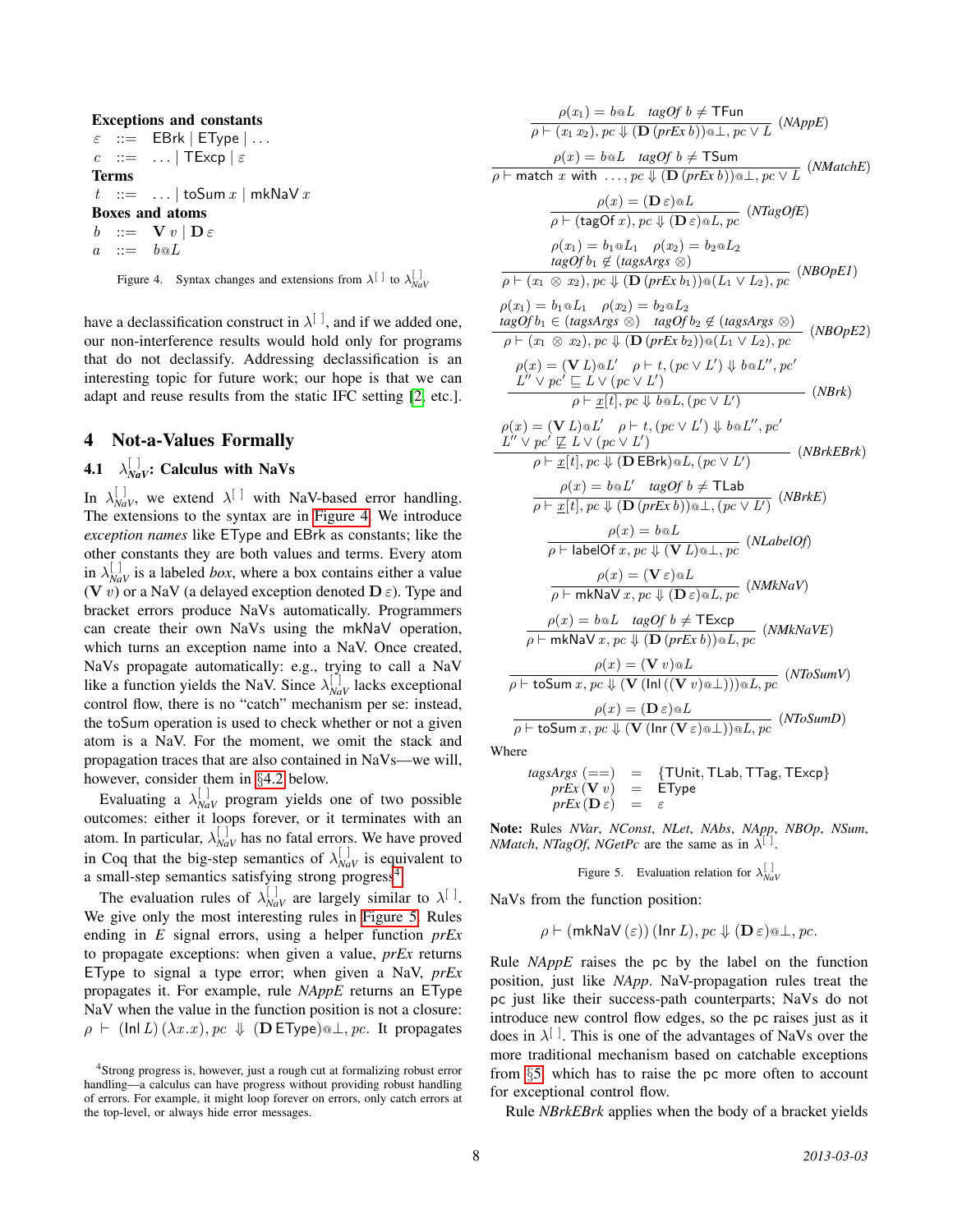### Atom equivalence

 $b_1 \otimes L' \equiv_L b_2 \otimes L' \iff L' \sqsubseteq L \implies b_1 \equiv_L b_2$ 

### Box and value equivalence

 $c \equiv_L **V**$  $c$  $\mathbf{V}(C \ a_1) \equiv_L \mathbf{V}(C \ a_2) \iff a_1 \equiv_L a_2$  $\mathbf{V} \langle \rho_1, \lambda x. t \rangle \equiv_L \mathbf{V} \langle \rho_2, \lambda x. t \rangle \iff \rho_1 \equiv_L \rho_2$  $\mathbf{D}\,\varepsilon_1 \equiv_L \mathbf{D}\,\varepsilon_2 \iff \varepsilon_1 = \varepsilon_2$ 

<span id="page-8-2"></span>Figure 6.  $\lambda_{NaV}^{[]}$ 's atom, box, and value equivalence (below label *L*)

a value that is labeled too high or a pc that is too high. (the precise condition is the same as in §[3\)](#page-4-1). The result of evaluating the bracket is discarded, and replaced with an EBrk NaV labeled with the label of the bracket. For example:

$$
\rho \vdash \underline{\text{low}[\text{high}[\lambda x.x]]}, pc \Downarrow (\mathbf{D} \mathsf{EBrk}) \text{slow}, pc.
$$

Since NaVs flow like data, throwing away the result of the bracket can hide errors:

$$
\rho \vdash \underline{\mathsf{low}[\mathsf{high}[\mathsf{mk} \mathsf{NaV}(\varepsilon)]], p\mathsf{c} \Downarrow (\mathbf{D} \mathsf{EBrk}) \texttt{a} \bot, p\mathsf{c}
$$

The NaV generated by the bracket completely hides the high-labeled NaV that the programmer constructed. This is crucial for soundness.

Finally, running to Sum  $x$  will yield a Inl-tagged value if x holds a value (rule *NToSumV*); it will yield a Inr-tagged exception constant if x holds a NaV (rule *NToSumD*). In either case, the label is moved from  $x$  to the tag.

#### Non-interference for  $\lambda_{Na}^{[\,\,]}$ *NaV*

The equivalence  $\equiv_L$  changes slightly to account for NaVs as shown in [Figure 6.](#page-8-2) Otherwise, the definitions of environment equivalence and non-interference remain the same as in §[3.](#page-4-1)

<span id="page-8-4"></span>**Theorem 2** (Non-interference for  $\lambda_{\text{NaV}}^{[1]}$ ). *Given a label L*, *a term* t*, environments* ρ<sup>1</sup> *and* ρ2*, and a starting* pc *label*  $pc, if: 1)$   $\rho_1 \equiv_L \rho_2, 2)$   $\rho_1 \vdash t, pc \Downarrow a_1, pc'_1, 3)$   $\rho_2 \vdash$  $t, pc \Downarrow a_2, pc'_2$ , and 4)  $pc'_1 \sqsubseteq L$  or  $pc'_2 \sqsubseteq L$  then  $pc'_1 = pc'_2$ *and*  $a_1 \equiv_L a_2$ *.* 

Non-interference in  $\lambda_{\text{NaV}}^{[]}$  is termination insensitive, just like  $\lambda^{[\ ]}$ . But unlike  $\lambda^{[\ ]}$ , the non-interference theorem in  $\lambda_{\text{NaV}}^{[~]}$  is *error sensitive*. Since  $\lambda_{\text{NaV}}^{[~]}$  has evaluation rules for all potential errors, programs that have type or bracket errors (or other, user-defined exceptions) still enjoy non-interference. This is, as far as we are aware, the first error-sensitive noninterference proof in the purely dynamic IFC setting where there are no fatal errors whatsoever.

#### <span id="page-8-1"></span>4.2 Adding Stack and Propagation Traces to  $\lambda_{Na}^{[\,\,]}$ *NaV*

To more closely model our implementation, we have extended  $\lambda_{\text{NaV}}^{[]}$  so that NaVs also carry stack and propagation traces and we have reproved non-interference and progress in Coq. This extension is fairly straightforward. We instrument the semantics to keep the current stack trace alongside the environment. For this we add a new kind of constant loc,

#### Exceptions and constants

```
\varepsilon : = EBrk | EType | ...
  c ::= ... | TExcp | \varepsilonTerms
   t ::= ... | throw x | try t catch x \Rightarrow t'Results
res ::= a | \mathbf{T} \varepsilon
```
<span id="page-8-3"></span>Figure 7. Syntax extensions from  $\lambda^{[\ ]}$  to  $\lambda^{[\ ]}_{\text{throw}}$ 

drawn from a set of program locations. A new expression trace  $\int_0^{\infty} t$  indicates that when executing t, we should push the location  $loc$  onto the current stack trace; when  $t$  returns, we pop loc off the stack trace. Whenever a NaV is created, it stores a copy of the then-current stack trace. When a traced computation returns a NaV, we add loc to the NaV's propagation trace. Finally, given a NaV, toSum returns a triple holding the exception name, the stack trace, and the propagation trace. Our formalization in Coq also extends  $\lambda_{\text{NaV}}^{[}$  with pairs, which make it particularly easy to encode the stack trace as a language value—a list of locations, where cons cells are pairs. These lists are labeled  $\perp$  throughout.

It might seem surprising that the stack and propagation traces are not protected using IFC labels. In a language without declassification each NaV is protected enough (by its explicit label and by the pc) so that no information can be leaked via the traces inside. We expect that if we added declassification we would need to explicitly label each new cons cell we add to the traces with the then-current pc label. However, for the simple calculus we consider here this explicit labeling is not necessary. We have proved in Coq that this extension of  $\lambda_{\text{NaV}}^{[]}$  is non-interfering(see Appendix §[A\)](#page-15-0).

## <span id="page-8-0"></span>5 Catchable Exceptions

#### <span id="page-8-5"></span>5.1 [ ] *throw*: Calculus Where Brackets Delay Exceptions

Our third calculus,  $\lambda_{\text{throw}}^{[]}$ , demonstrates an alternative design that eschews delayed exceptions where possible, resulting in a language that has a more traditional treatment of exceptions and control flow. However, as noted in §[1](#page-0-1) and §[2.3,](#page-3-1) we cannot soundly allow exceptions to propagate outside of brackets. Thus, in  $\lambda_{\text{throw}}^{[]}$ , brackets catch and delay all exceptions. The syntax extensions compared to  $\lambda^{[\ ]}$  are presented in [Figure 7.](#page-8-3) We add two new term forms: throw  $x$ , which raises an exception  $x$ , and a standard try/catch construct: try t catch  $x \Rightarrow t'$ . In  $\lambda_{\text{throw}}^{[]}$  delayed exceptions are only produced by brackets. To keep the calculus simple, we have brackets return tagged values: Inl means success and Inr means failure. Although they are represented as tagged variants, values of the form  $\ln r(\mathbf{V} \varepsilon)$  at a simple form of delayed exceptions. In §[5.2](#page-9-0) we propose a more complex calculus that lifts this simplification by adding primitive delayed exceptions to  $\lambda_{\text{throw}}^{[]}$ .

The evaluation relation for  $\lambda_{\text{throw}}^{[~]}$  differs slightly from  $\lambda^{[~]}$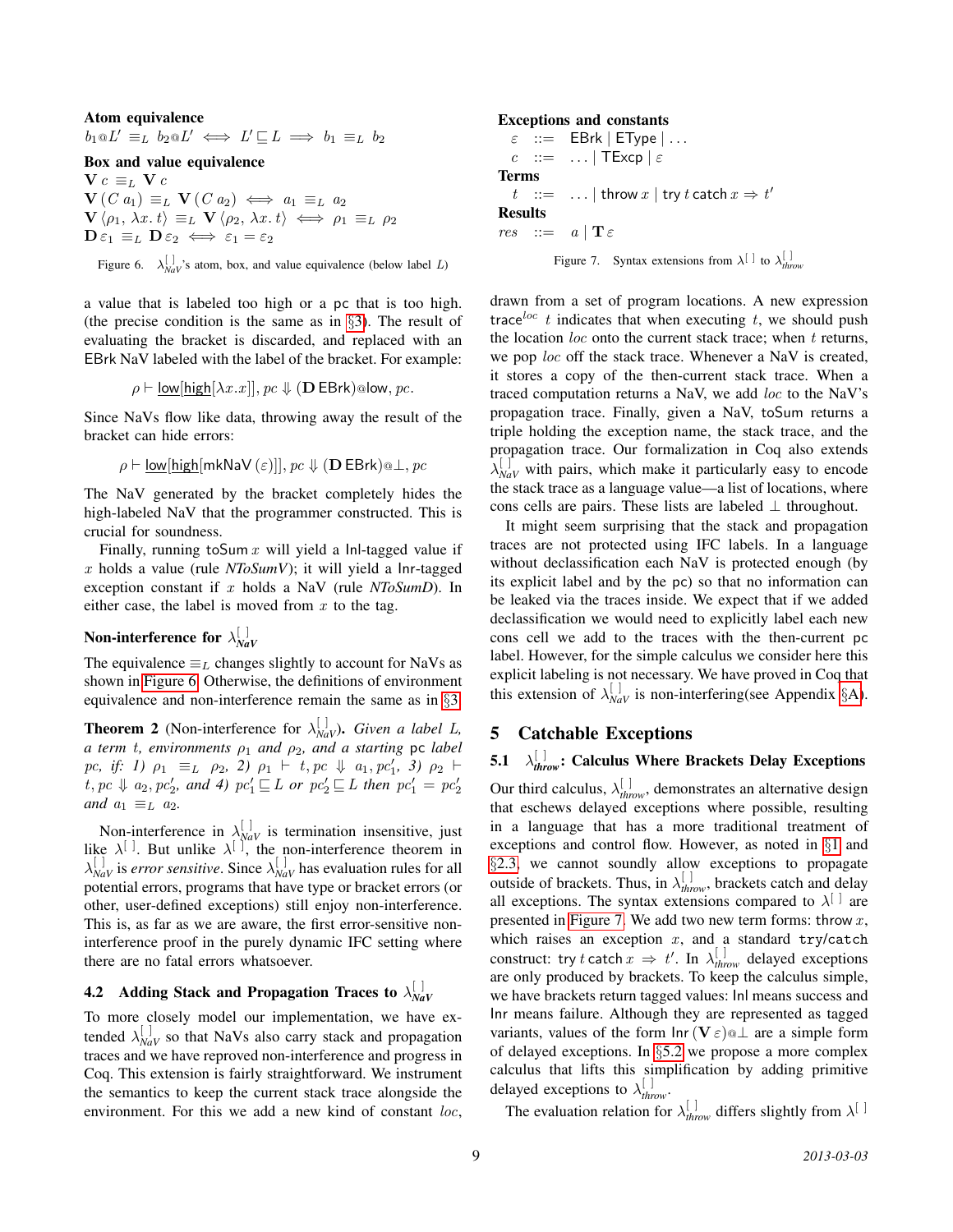and  $\lambda_{\text{NaV}}^{[1]}$ : evaluation produces a *result* rather than an atom. Results are either atoms or uncaught exceptions  $T \varepsilon$ . We can relate  $\lambda_{\text{NaV}}^{[]}$  and  $\lambda_{\text{throw}}^{[]}$ 's approach to error handling by thinking about the set of elements produced by evaluation: let  $V$ ,  $E$ , and  $L$  denote the sets of values, errors, and labels, respectively. Evaluation in  $\lambda_{NaV}^{[]}$  yields an atom and a pc label, in the set  $((V + E) \times L) \times L$ . Evaluation in  $\lambda_{thr}^{[.]}$ *throw* yields a result and a pc label, in the set  $((V \times L) + E) \times L$ . In both  $\lambda_{\text{NaV}}^{[]}$  and  $\lambda_{\text{throw}}^{[]}$ , everything is protected by the pc. Both values and errors get their own labels in  $\lambda_{\text{NaV}}^{[~]}$ ; in  $\lambda_{\text{throw}}^{[~]}$ , errors do not get their own label—they are protected only by the pc. Since in  $\lambda_{\text{throw}}^{[]}$  errors are propagated via the control flow of the program the pc needs to raise more often than in  $\lambda^{[\ ]}$  and  $\lambda^{[\ ]}_{\text{NaV}}$ .

The semantics of brackets is the most interesting part of  $\lambda_{\text{throw}}^{[]}$ . When the label check at the end of a bracket fails (since the value and/or pc are labeled too high) the result of the bracket is an appropriately labeled bracket error, i.e., a delayed exception:

$$
\rho \vdash \underline{\mathsf{low}[\mathsf{high}[\lambda x.x]], pc} \Downarrow (\mathbf{V} \, (\mathsf{Inr} \, (\mathbf{V} \, \mathsf{EBrk}) \textcircled{a}\bot)) \textcircled{a}\mathsf{low}, pc
$$

We have already established that it would be unsound for brackets to throw exceptions—brackets must instead catch and delay all exceptions. There are two cases for this: If the exception caught by the bracket is thrown when the pc is low enough, we can reveal the source of the failure—after raising the exception's label to the bracket's label:

$$
\rho \vdash \underline{\mathsf{high}}[\mathsf{throw}\,(\varepsilon)], pc \Downarrow (\mathbf{V}\,(\mathsf{Inr}\,(\mathbf{V}\,\varepsilon) \texttt{\textcircled{\tiny 1}})) \text{ohigh}, pc
$$

But if an exception is thrown with a too high pc, then it would be unsound to reveal the exact failure that occurred. In this case, we hide the precise cause of the failure and return an EBrk. For example, if  $t = (\lambda x.$ throw  $(\varepsilon))$  then:

$$
\rho \vdash \underline{\mathsf{low}[\mathsf{high}[t]\,(\lambda x.x)], \mathit{pc} \Downarrow (\mathbf{V}(\mathsf{Inr}\,(\mathbf{V}\,\mathsf{EBrk}) \textcircled{a}\bot)) \textcircled{a}\mathsf{low}, \mathit{pc}
$$

The following example shows that it is necessary to hide the exceptions thrown with a too high pc:

```
match low[if h then throw Ex else ()] with
```
- $| Inl = > ()$
- | Inr Ex => lref := true
- | Inr EBrk => lref := false

This kind of error-hiding also occurs in  $\lambda_{\text{NaV}}^{[1]}$ , though it is less obvious. Since  $\lambda_{\text{NaV}}^{[]}$  does not have exceptional control flow, rule *NBrkEBrk* hides any bracket result that is labeled too high, whether it is a value or a NaV.

The semantics of try/catch is also interesting. First, since the exception handler itself can raise exceptions we cannot soundly restore the pc at the end of a catch block. In  $\lambda_{\text{throw}}^{\left[ \cdot \right]}$  only ending brackets are guaranteed to be control flow join points, so brackets are the only construct to restore the pc. Second, in  $\lambda_{\text{throw}}^{\left[ \cdot \right]}$  the pc does not raise before executing the exception handler—this is an important difference compared to the LIO exception handling mechanism [\[27\]](#page-14-16) that is

further discussed in §[9.](#page-12-0) Due to space constraints, we omit the formal details of  $\lambda_{\text{throw}}^{[]}$  (they are given in Appendix §[B\)](#page-15-1). Like for the other calculi in this paper, we have proved in Coq that  $\lambda_{\text{throw}}^{[]}$  satisfies non-interference. Just like for  $\lambda_{\text{Nav}}^{[]}$ , non-interference for  $\lambda_{\text{throw}}^{[]}$  is error sensitive and termination insensitive.

#### <span id="page-9-0"></span>5.2 Adding Primitive Delayed Exceptions to  $\lambda_{thr}^{[~]}$ *throw*

The brackets in  $\lambda_{\text{throw}}^{[]}$  caught exceptions and, for simplicity, produced labeled tagged variants:  $(V (\ln a))@L$  for success and  $(V(\ln r(V \varepsilon) \& \perp)) \& L$  for failure. With a bit more work, we can make delayed exceptions primitive, as in  $\lambda_{\text{NaV}}^{[1]}$ . We have devised another calculus we call  $\lambda_{\text{throw}+\mathbf{D}}^{(i)}$ , in which evaluation produces results like in  $\lambda_{\text{throw}}^{[~]}$ , but atoms contain boxes like in  $\lambda_{\text{NaV}}^{[]}$  i.e.,  $\lambda_{\text{throw}+D}^{()}$  evaluation produces elements in the set  $(((V+E)\times L)+E)\times L$ . Brackets must still catch exceptions, but the various bracket rules from  $\lambda_{thr}^{[]}$ *throw* now return atoms instead of tagged values.

Finally, there were many choices to be made about how to produce and propagate exceptions in  $\lambda_{\text{throw}+D}^{(n)}$ . Like in  $\lambda_{\text{throw}}^{[~]}$ , we chose that type errors cause catchable exceptions (not delayed exceptions like in  $\lambda_{NaV}^{[]}$ ). Additionally, the user can raise her own catchable exceptions using throw. Delayed exceptions are only produced by brackets and later propagate as follows: For parametric operations, which do not inspect their arguments, we chose to be lax with respect to delayed exceptions (like in  $\lambda_{\text{Nav}}^{[]}$ ). So, in  $\lambda_{\text{throw+D}}^{(}$ , calling a function with a delayed exception argument will succeed and bind the formal argument to the delayed exception. On the other hand, non-parametric operations need to fail when one of their arguments is a delayed exception. In  $\lambda_{\text{throw}+\mathbf{D}}^{\langle\rangle}$  we chose to fail by rethrowing the delayed exception. This is different than  $\lambda_{\text{NaV}}^{[]}$  where we were making the result *be* the delayed exception. This is, however, quite similar to the exception mechanism very recently proposed for LIO [\[27\]](#page-14-16) (see §[9](#page-12-0) for a precise comparison). Due to space constraints, we omit the details of  $\lambda_{\text{throw}+D}^{(1)}$  (they are given in Appendix §[C\)](#page-17-0). Like for the other calculi in this paper, we have proved in Coq that  $\lambda_{\text{throw}+\mathbf{D}}^{(n)}$  satisfies non-interference.

### <span id="page-9-1"></span>6 Encodings

We have devised global translations between four of the five calculi presented above (see [Figure 8\)](#page-10-2), and used Coq extraction together with extensive random testing with QuickCheck [\[9\]](#page-14-22) to validate that these translations are semantics preserving. Based on this evidence, we conjecture that  $\lambda_{\text{NaV}}^{[]}, \lambda_{\text{throw}}^{[]}, \text{ and } \lambda_{\text{throw+D}}^{(\rangle}$  can all encode each other, which is an indication that the error handling mechanism based on NaVs and the ones based on catchable exceptions have similar expressive power. The fact that we can faithfully encode  $\lambda_{\text{Nav}}^{[]}$  into  $\lambda_{\text{throw}}^{[]}$  might be a bit surprising, since in  $\lambda_{\text{throw}}^{[]}$  the pc raises more often that in  $\lambda_{\text{NaV}}^{[]}$ . However, we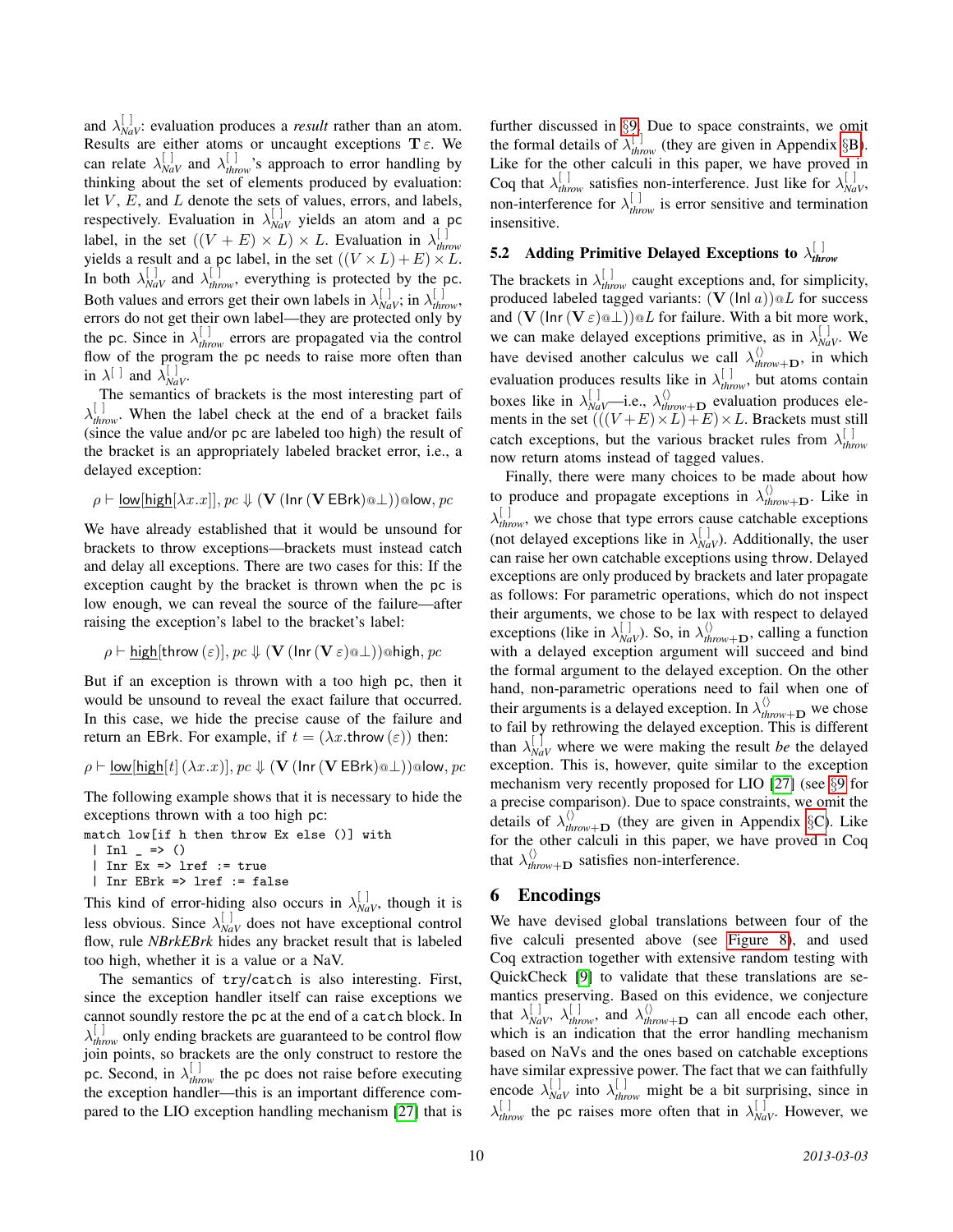

<span id="page-10-2"></span>Figure 8. Encodings

use brackets to bring the pc back down to the same level it would have been in  $\lambda_{\text{NaV}}^{[1]}$ , and our translation can always generate the expression needed to compute the label on each of these brackets. Moreover, we conjecture that  $\lambda_{\text{NaV}}^{[~]}$ ,  $\lambda_{\text{throw}}^{[~]}$ , and  $\lambda_{\text{throw}+D}^{(i)}$  can all be encoded in  $\lambda^{[i]}$ , but, because of brackets, these encodings are more complicated than the standard "error monad" encodings. We hope to prove these conjectures formally in the future. The fact that these encodings are whole-program translations restricts their practical applicability. They are, however, interesting for studying the theoretical properties of the calculi and for transferring non-interference results instead of reproving them for each calculus, as recently done for state by Austin et al. [\[7\]](#page-14-23).

### <span id="page-10-0"></span>7 Bulletproofing the Max Server

We can now return to the simple max server from  $\S1$  $\S1$  and show how to protect it against poison-pill attacks using the two mechanisms we have described—NaVs and catchable exceptions. For illustrating NaVs we will work in an extension of  $\lambda_{\text{NaV}}^{[]}$ , letting all parametric operations be NaV-lax, with the exception of the sequencing operator (semicolon). The original max\_server\_loop executes as follows when receiving a poison pill (1@high,2@high)@low. Branching on the result of  $(1@high) \leq (2@high)$  raises the pc to high to account for potential implicit flows and the result of process\_max is 2@high, which the server attempts to send over the low channel. The send fails and returns a "send error" NaV labeled low; then the whole sequence returns the same NaV. The tail call to max\_server\_loop no longer happens, effectively killing the server.

A first step in fixing the server is to make sure the tail call always executes, regardless of what happens with the send. We replace the NaV-strict semicolon with a NaV-lax let, branch on whether the result of the send is a success or a failure, and log the error, in case of failure. No matter what, we do the tail call.

```
fun rec max_server_loop_n1 () =
 let res = send out (process_max (recv in))
 match toSum res with
   | Inl () => max\_server\_loop_n1()| Inr x => send log x; max_server_loop_n1 ()
```
This is not sufficient, however, for protecting the server. The pc of the server raises when comparing the secret numbers in the poison pill, but never goes back down, preventing the server from answering future requests. In this case the server does not crash and keeps processing requests, but the high pc prevents it from ever sending an answer back. The solution to this problem is simple: wrap the recv, the call to process\_max, and the send into a bracket that restores the pc back to its original low state.

fun rec max\_server\_loop\_n2 () =

let res = low[send out (process\_max (recv in))] match toSum res with

- | Inl () => max\_server\_loop\_n2 ()
- | Inr x => send log x; max\_server\_loop\_n2 ()

Since the send always returns a low result (either a unit or a NaV) the bracket can be annotated with low, which means that matching its result below does not change the pc. This variant of the server is immune to poison pills.

Protecting the max server with catchable exceptions is quite similar. Wrapping the body of the server loop in a try/catch, as done in max\_server\_loop' (see §[1\)](#page-0-1), is not enough to protect the server, because, as in max\_server\_loop\_n1 above, the pc is never restored after the comparison, preventing the server from answering future requests. The solution is again to use a bracket, this time instead of a try/catch block.

```
fun rec max_server_loop_t1 () =
```

```
let res = \underline{\text{low}}[send out (process_max (recv in))]
(match res with
  | Inl () => ()
  | Inr x => send log res);
max_server_loop_t1 ()
```
The bracket also catches all exceptions, but additionally it restores the pc to its original low state after each request, no matter how high it got while processing the request. If something fails while processing the request, the error is delayed by the bracket and labeled low, so the server can write it to a public log. While this implementation is immune to poison pills, the server never answers requests that cause failures, which causes those clients to block. If we want to make the server always respond to requests, we need to take the send out of the bracket. Since the label on the bracket is low the send cannot cause an IFC violation.

```
fun rec max_server_loop_t2 () =
  let res = low[process_max (recv in)]
  (match res with
    | Inl m => send out m
    | Inr x => send log res; send out "error");
  max_server_loop_t2 ()
```
## <span id="page-10-1"></span>8 Implementation and Experience

We have implemented NaVs in a new dynamically typed functional language called Breeze, with purely dynamic FIFC, declassification, concurrency and channel-based communication in the style of Concurrent ML, and higher-order dynamic contracts and coercions (annotations that look like contracts but can alter inputs). To help prevent untrusted code from leaking secrets via covert channels, Breeze also includes a mechanism for discretionary access control called *clearance* [\[26\]](#page-14-11)—a label that acts as an upper bound on the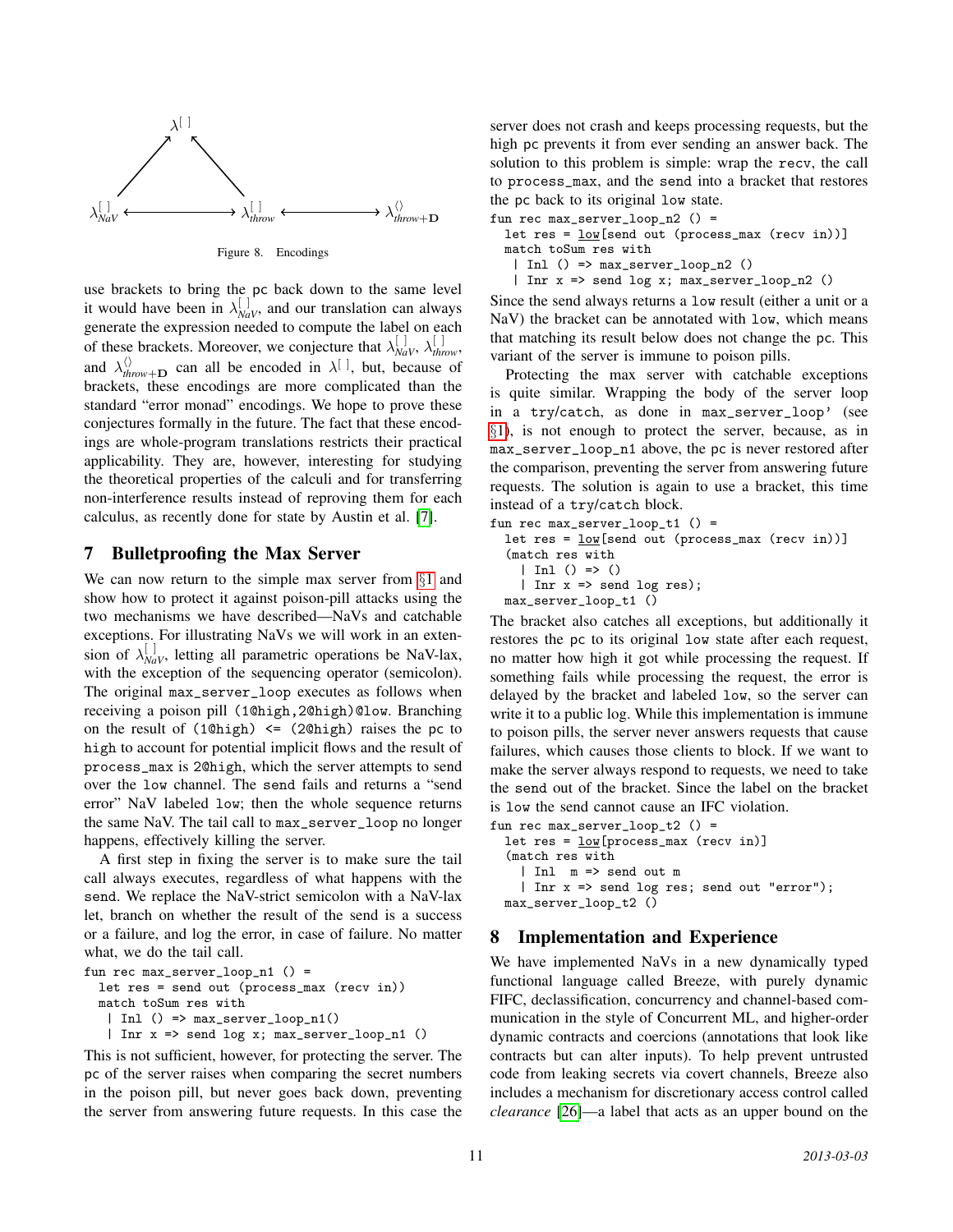pc. Declassification (i.e., lowering labels on values or the pc) and raising the clearance are distinct privileged operations.

#### The Highs & Lows of NaVs

We ported the language's existing standard library and test suite, consisting of 8336 lines of code originally designed for "stop the world" errors in an earlier version of Breeze. We also singled out applications demanding robustness, including a heterogeneously labeled key-value store and a web server. Our initial experience exposed both positive and negative aspects of NaVs. The web server turned out to be particularly easy to protect—the server simply checks whether the serialized response it is about to send to the browser is a NaV, and if so, sends an error page instead.

We expected to stumble over cases where it would be difficult to predict a bracket's label, but in practice this was not an issue for application-level code. In general, we found that NaVs mitigate some pitfalls of traditional exceptions, while adding a few new ones. One shortcoming common to both mechanisms is that error paths in the code are difficult to exercise exhaustively, especially errors involving IFC labels. Another is the ease with which code review can overlook missing error-handling code. Property-based random testing [\[9\]](#page-14-22) with a focus on label coverage is an interesting direction for future work.

Early debugging impediments in the implementation involved imprecise or insufficiently detailed error messages. One specific source of pain was that NaVs generated from failed contracts did not clearly note which contract had failed. Accurate provenance for such errors makes a world of difference when debugging.

#### Mixing NaVs and Imperative Code

The Breeze standard library implements reference cells using (labeled) channels, with the invariant that the channel backing a ref cell contains exactly one value. The reference assignment operation is the only place where this invariant is temporarily broken. Prior to implementing NaVs, putting a mislabeled value into the channel resulted in a fatal error that terminated the whole program. With the introduction of NaVs, this previously fatal error was silently swallowed, leaving the ref cell in an inconsistent (empty) state. When other code eventually tried to read from the empty channel, it failed with a cryptic error that made no mention of the NaV generated by the channel send.

This example illustrates two issues exposed by the NaV scheme. First is the danger of ignoring NaVs: it is natural to ignore the result of an operation that returns a unit value, but doing so in the NaV world can result in dropping errors on the floor. (One can make the same mistake with exceptions, but an empty catch block is more obviously suspicious than simply discarding a value, at least with Breeze's current MLlike syntax.) Thus, programmers must take extra care not to accidentally ignore potential NaVs in imperative code. The second issue is the need to protect stateful invariants. While a NaV records the history of its origin and propagation, it only propagates via dataflow. So if a discarded NaV results in stateful invariants being broken, this will manifest as a failure that does not cite the culpable NaV. In this particular case, ignoring the channel-send NaV led to a low-level interpreter deadlock.

### Managing NaV Propagation

Reference cells provide a concise example of how imperative code must deal with NaVs to avoid or restore broken invariants. But the need to reason about NaVs also applies to purely functional code, as discussed in §[2.4.](#page-4-0)

Two variants of a finite map abstraction illustrated different subtleties about writing code—even pure code—in the presence of FIFC and NaVs. We started with a straightforward implementation using an (unordered) list of keyvalue pairs. This implementation was written before NaVs existed. When running on homogeneously labeled data, it worked smoothly. However, keys with unexpectedly high labels would trigger the generation of NaVs, which could corrupt the spine of the list. Thus corrupted, a putative "finite map" value would behave innocuously under some operations; for example, insertion into such a map would succeed. However, membership queries would sometimes fail, *depending on the insertion order of the keys*. This violation of the finite map abstraction stemmed from a failure to account for additional invariants required in a language with NaVs and FIFC. Simply tightening the finite map's interface to strictly enforce the contract  $\{x \mid x = x\}$ constituted a partial fix. This ensures that keys must not be NaVs, and must be comparable using ==. However, a complete fix must also add a label bound to that contract, which in turn requires modifying the interface to the finite map abstraction itself. We do not yet know how common such invasive changes are when bulletproofing existing code.

In this and other examples, we have found it is usually better to fail early, by marking function arguments as NaVstrict, than to run a function when the assumptions it was written under may not hold. Beyond function arguments, it is also useful to reason about constraining the set of possible function return values. We might imagine a contract which says "this value cannot be a NaV," but what happens when that contract fails? All errors are signaled via NaVs, but producing another NaV is obviously unhelpful.

We dealt with this issue in the implementation of a map with heterogeneously labeled keys. Clients of this library look up values in the map by providing a comparison predicate on keys, which can be imbued with *authority* to inspect data labeled as off-limits to the map library itself. A correct comparison function will always return booleans, never NaVs. To be robust, the map library cannot simply trust the client—it must enforce this invariant.

Our solution is to wrap the client's function with a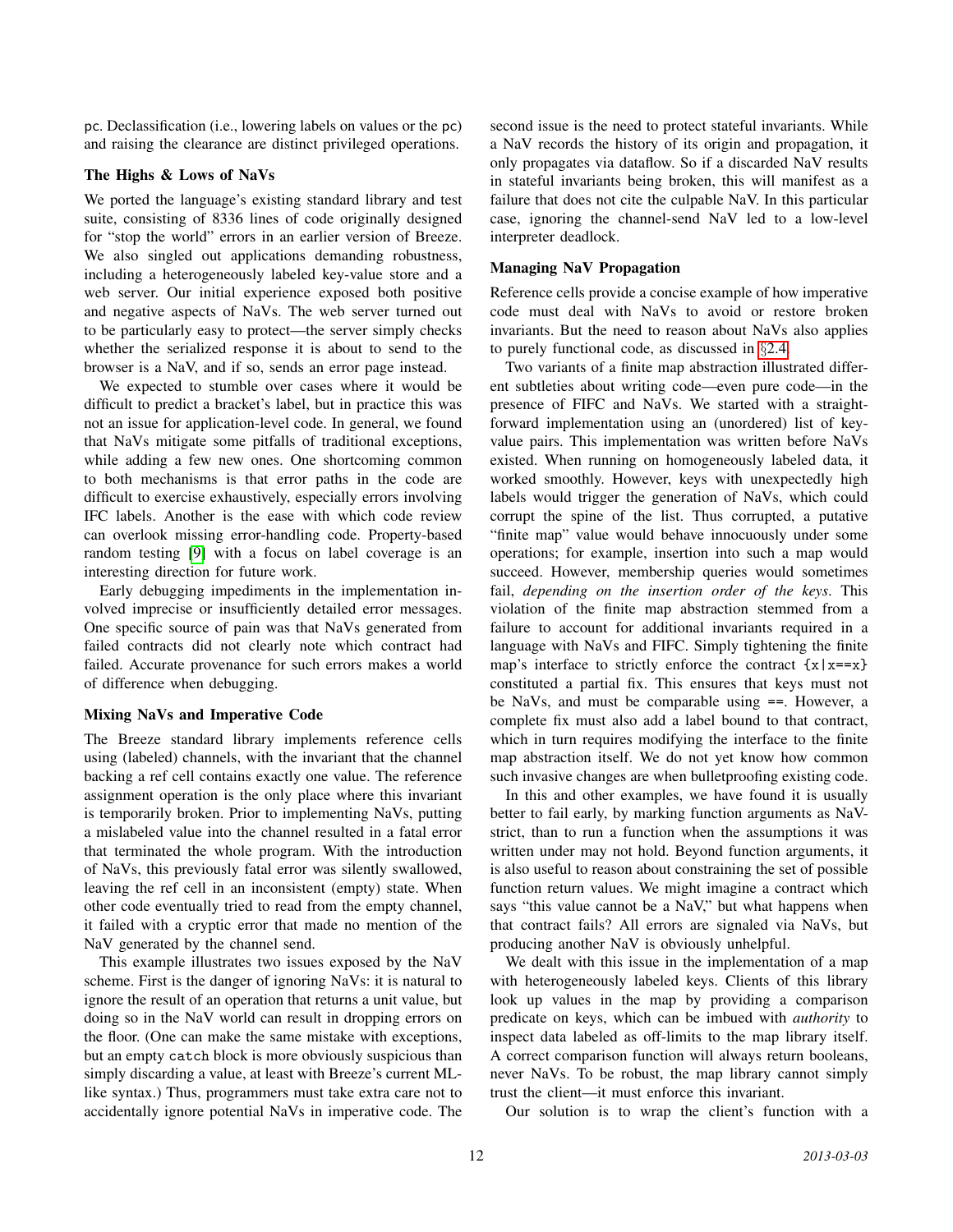coercion—effectively a contract that might alter its input that replaces NaVs with a default value. The coercion states a NaV-management *policy* in a centralized and declarative manner à la contracts. When client code passes a comparison function to the heterogeneously labeled map, the library specifies the function's intended behavior using the concrete syntax Any=>Any=>(Bool 'ReplacingNAVsWith' false). If the comparison function is not permitted to read a map entry's key, the map library will treat the client's resulting information-flow error as a response of "this isn't the right key"—precisely the behavior we want.

### The Continuum From Lax To Strict, In Practice

As presented,  $\lambda_{\text{NaV}}^{[]}$  is NaV-lax—that is, the only control flow arising from NaVs is due to pattern matches explicitly written by the programmer. However, as discussed above, unrestricted propagation of NaVs can lead to subtle bugs, and manually writing out every explicit check would be cumbersome. We extended our contract system with coercions that make functions NaV-strict: programmers can choose where NaV strictness happens (with its associated pc raises), rather than setting a language-wide policy.

We have found in practice that two different informal reasoning principles apply when making NaV-strictness/laxness explicit. In a generally NaV-lax landscape, we add strictness in order to preclude NaVs from appearing—typically to enforce application-specific invariants. In contrast, when strictness is the default, we add laxness annotations in places where we do not know or control what the label of a value will be. Whenever a function deals with a polymorphic value, the arrow for that argument should be lax. Usually the programmer's aim is not to allow NaVs per se, but rather to avoid the pc raises which accompany strictness checks.

#### NaNs and Null Pointer Exceptions

The idea of NaVs obviously invites comparison to null pointers and IEEE 754 floating-point NaN values [\[16\]](#page-14-19). Names aside, NaVs are actually only superficially similar to NaNs. First, NaNs are restricted to a single type double-precision floating point numbers—whereas NaVs are injected into every value type of the language. As a result, NaVs propagate freely and are not subject to premature coercion. For instance, when we compare a NaV to an integer, the result is a NaV, whereas with IEEE, the result is constrained to be a (poorly chosen) boolean. The other crucial difference is that a NaN carries little *provenance* about its origins or propagation history.

Null pointer exceptions carry stack traces, but of a different nature than those carried by NaVs. The exception's stack trace records the point at which the null pointer was erroneously dereferenced, which is often far from where the culpable null pointer was generated. In contrast, NaVs carry a stack trace pinpointing the location in the code where the NaV was generated and a trace of its subsequent journey; we have found these debugging aids very useful in practice.

NaVs do have some downsides when compared to traditional exceptions. One is the added worry of properly managing strictness, both for data structures and function arguments. Another is the NaV hiding phenomenon presented in §[4.1.](#page-7-4) Finally, while NaVs avoid issues of premature coercion, they also require more pervasive reasoning about where they might be generated, precisely because NaVs are not limited to any particular type of value.

## <span id="page-12-0"></span>9 Related Work

The work that is most closely related to ours is LIO [\[26\]](#page-14-11), a recent dynamic IFC library for Haskell. LIO is the first FIFC language with public labels and a construct called toLabeled that is very similar to brackets. Stefan et al. [\[27\]](#page-14-16) have very recently extended the core LIO calculus with catchable exceptions that get delayed (and labeled) by brackets and reactivated when unlabeled. This independently discovered exception mechanism is quite similar to our  $\lambda_{\text{throw}+D}^{(i)}$  calculus (see §[5.2\)](#page-9-0). We additionally provide a systematic exploration of the entire solution space and thoroughly investigate a more radical design based on NaVs. The subtle but important differences between LIO exceptions and  $\lambda_{\text{throw}+\mathbf{D}}^{(n)}$  shed further light on the design space. While LIO brackets also delay exceptions, they do not hide the error message of exceptions thrown in too high contexts. Instead the throw-time pc is remembered inside delayed exceptions. The throw-time pc is not used when exceptions are reactivated, but when they are caught by a try/catch block. In the exception handler, the pc is raised by the throw time pc of the caught exception. For this to be sound, delayed exceptions cannot be inspected— they must be reactivated and then caught. That is, the throw-time pc inside a delayed exception is not a public label in LIO.

LIO also features clearance—a label that acts as an upper bound on the pc. In order to ensure that the clearance bounds the pc, catch blocks do not catch exceptions that would bring the pc higher than the clearance. Strictly speaking, only maximally privileged code (clearance top) can catch all exceptions in LIO. In order to prevent poison pills in code that cannot catch all exceptions, a low clearance can be set for a try block (e.g., the body of the server loop) in order to control the pc of all exceptions thrown in that block. This ensures that all exceptions that might occur can also be caught with the privilege of the code—including exceptions caused by (inadvertent) attempts to exceed the clearance. By contrast, the exception handling mechanism we propose in §[5](#page-8-0) does not rely on clearance in order to control how high the pc goes on a catch block—in  $\lambda_{\text{throw}}^{[]}$  and  $\lambda_{\text{throw}+D}^{(\\\lambda)}$  the pc does not raise at all in a catch block. The downside is that, in order to preserve soundness, brackets sometimes hide error messages, replacing them with EBrk. However, in Breeze running brackets with a low clearance prevents the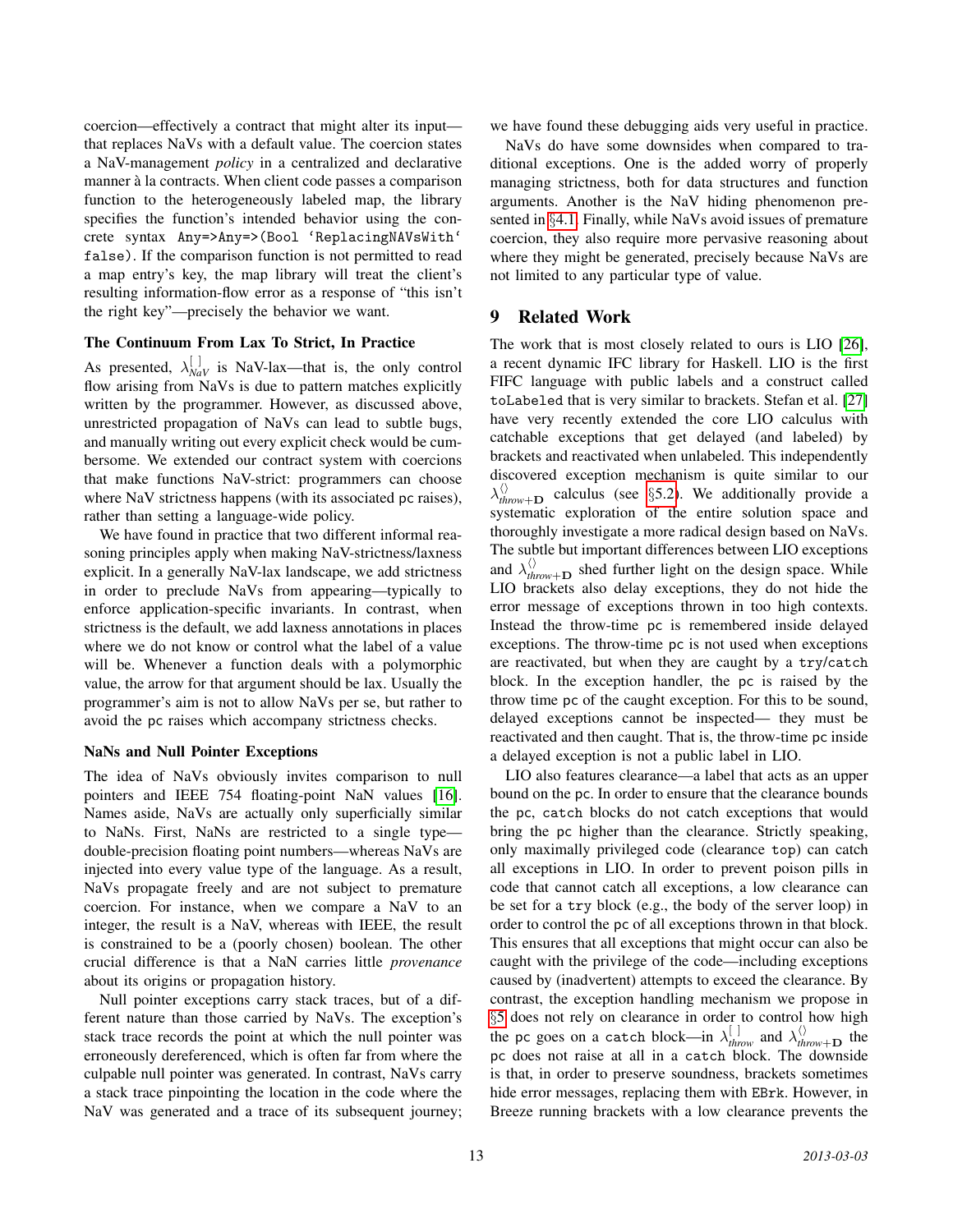pc from ever getting high enough to require error message hiding. While our choices subtly differ from Stefan et al. [\[27\]](#page-14-16), clearance helps both approaches.

One can imagine further bridging the gap between  $\lambda_{\text{throw}+\textbf{D}}^{(n)}$  and LIO exceptions by making failed brackets in  $\lambda_{\text{throw+D}}^{(i)}$  remember the cause of the error together with the pc at the time the error occurred in an opaque package. For instance, a low bracket that fails because of an EType exception thrown in a high context could return (EBrk EType $_{\text{high}}$ )@low. To preserve soundness, the  $EType<sub>high</sub>$  part can only be inspected with a special construct that raises the pc to high before returning EType—otherwise, the label on the inner exception would leak.

Other than LIO, the only FIFC system with an error handling mechanism was recently proposed by Hedin and Sabelfeld [\[15\]](#page-14-3) in the context of a JavaScript core language with objects, higher-order functions, catchable exceptions, and dynamic code evaluation. They use special *upgrade instructions* [\[5\]](#page-14-18) to gain precision (flow sensitivity), and introduce a similar upgrade mechanism for their new exception security label. This leads to an exception handling mechanism that is very different from what we propose in §[5.](#page-8-0) In their setting labels are not publicly observable, and exceptions are never delayed, but IFC violations are fatal errors. Moreover, in order to preserve soundness, their system has to treat exceptions raised in high security contexts as fatal IFC violations, as well. Such limitations seem unavoidable when retrofitting FIFC to an existing programming language with exceptions (barring invasive changes to the semantics). We avoid such limitations by exploring new language designs that safely combine reliable error handling and FIFC.

Like our annotations on brackets, the upgrade instructions of Hedin and Sabelfeld do not need to be correct in order to achieve non-interference. This means that unsound techniques like random testing and symbolic execution can be used to infer such upgrade instructions, as recently proposed by Birgisson et al. [\[8\]](#page-14-2). Bracket annotations and upgrade instructions are in this respect very different from the *oracles* used by the early FIFC systems [\[14\]](#page-14-12), [\[22\]](#page-14-13), [\[23\]](#page-14-14), since the soundness of these early systems crucially depended on the soundness of a static analysis tool providing information about the branches not taken.

The proof technique used to formally show noninterference for the calculi in this paper was devised by Austin and Flanagan [\[4\]](#page-14-9). They were amongst the first [\[4\]](#page-14-9), [\[25\]](#page-14-10) to discover that non-interference can be enforced by a conservative purely-dynamic mechanism, without resorting to oracles. Russo and Sabelfeld [\[23\]](#page-14-14) have studied the tradeoffs between static and dynamic IFC, especially in terms of flow-sensitivity: allowing the label of mutable references to change on updates opens up a label channel. As usual, preventing leaks can be done by imposing additional restrictions, which either prevent secret information from leaking into this label channel (e.g., no-sensitive-upgrade [\[4\]](#page-14-9)) or from leaking out of this label channel (e.g., permissive upgrades [\[5\]](#page-14-18)). Since Breeze has no legacy constraints, we could easily avoid the flow-sensitivity problem for references completely: we require the label on all references (and channels) to be fixed at creation time.

Error handling is problematic beyond the FIFC setting. In the static IFC setting, exceptions are a significant source of imprecision [\[3\]](#page-14-24), [\[20\]](#page-14-25). In order to keep their typing rules for arrays precise, Deng and Smith [\[11\]](#page-14-26) replace throwable exceptions with default values (out-of-bounds array reads yield 0) and silent failures (out-of-bounds array writes are simply skipped). King et al. [\[18\]](#page-14-27) report that exceptions are responsible for the overwhelming majority of false alarms in JLift. It will be interesting to see if NaVs are an acceptable error handling mechanism for new languages with static IFC.

## <span id="page-13-0"></span>10 Conclusion and Future Work

In this paper we show that FIFC does not have to punt on availability. We propose the first error handling mechanisms that are sound in this setting, while allowing all errors to be recoverable, even IFC violations. Although quite different at the surface, the main ingredients of the two mechanisms we propose are the same: public labels and delayed exceptions. We show formally that these two ingredients are sufficient for making all errors recoverable—and we believe that they are also necessary for achieving this in a sound and usable system. Our practical experience with NaVs suggests that the issues introduced by delayed exceptions can be tricky, but are not insurmountable. We have proposed mitigations for most of the difficulties we have encountered with NaVs, and they seem to help in practice. Fundamentally, identifying useful invariants and writing good error recovery code is hard even without the additional constraints imposed by sound FIFC—we do not claim that adding FIFC into the mix will magically make error handling easy. What we propose here are mechanisms that make recovering from all errors *possible*, even in a FIFC setting.

Future work Our current practical experience with NaVs is limited to running Breeze code in an interpreter. We are, however, working on two compilers for Breeze, one targeting a conventional architecture, and another targeting a novel architecture with hardware support for FIFC and NaVs [\[10\]](#page-14-7), [\[12\]](#page-14-8). In both cases NaVs promise to simplify compilation compared to catchable exceptions, especially if the compiler has the freedom to produce imprecise error messages, stack and propagation traces [\[17\]](#page-14-28).

Acknowledgments This work arose in the context of the SAFE project [\[10\]](#page-14-7), [\[12\]](#page-14-8). We are grateful to B. Montagu and R. Pollack for their help with the formal proofs and for contributing to useful discussions. We thank A. Chudnov, A. DeHon, J. Hsu, S. Iyer, A. Russo, H. Shrobe,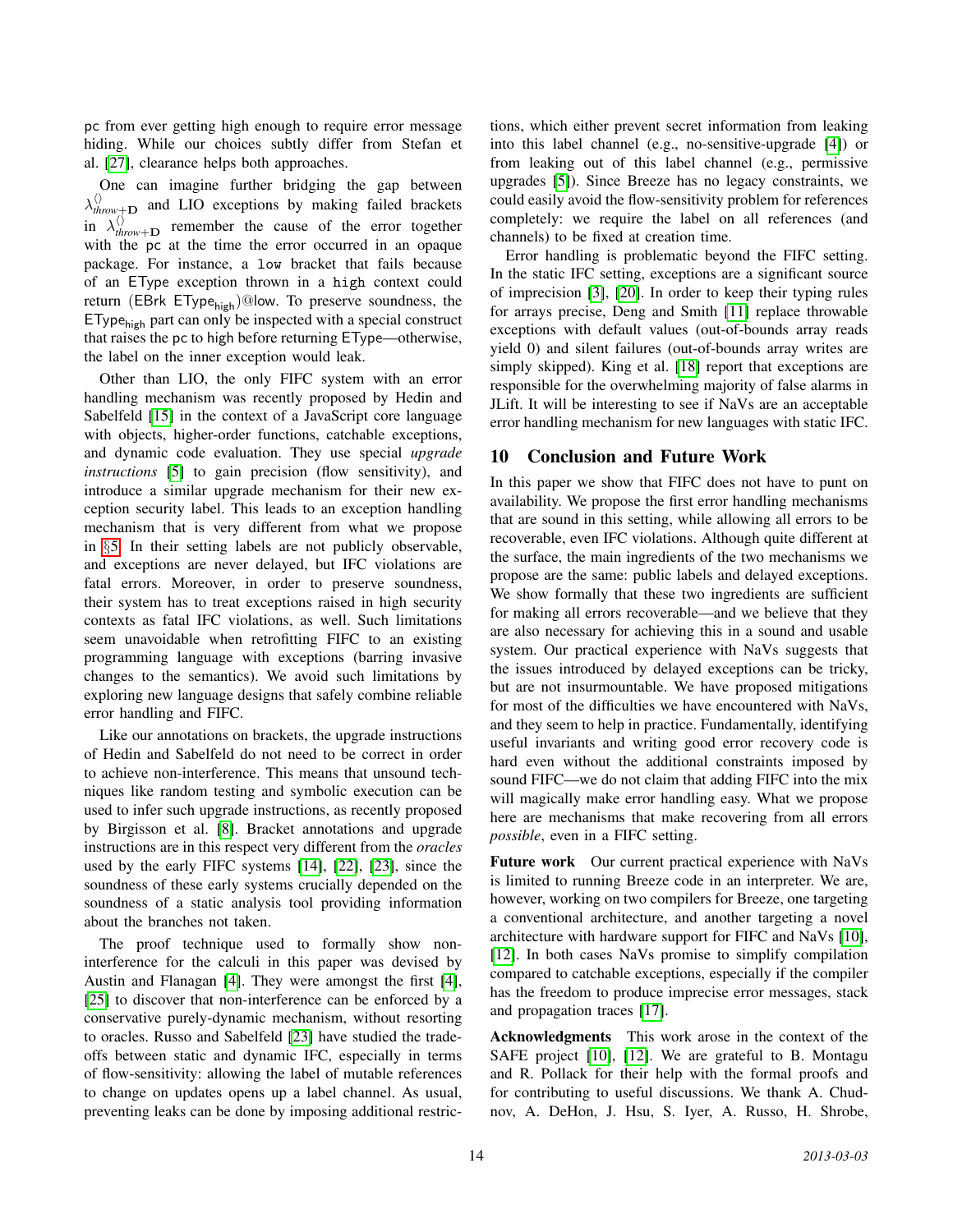E. Silkensen, D. Stefan, and D. Wittenberg and the anonymous reviewers for their insightful comments. We also thank M. Hicks, D. Hedin, E. Kohler, G. Malecha, D. Mazieres, ` and O. Shivers for interesting discussions. This material is based upon work supported by the DARPA CRASH program through the United States Air Force Research Laboratory (AFRL) under Contract No. FA8650-10-C-7090. The views expressed are those of the authors and do not reflect the official policy or position of the Department of Defense or the U.S. Government. This work has also been supported by the National Science Foundation under grant 0915671 *Contracts for Precise Types*.

### References

- <span id="page-14-20"></span>[1] All your IFCException are belong to us. Coq formalization, Breeze interpreter, libraries, and sample applications, are all available at [http://www.crash-safe.org/node/23.](http://www.crash-safe.org/node/23)
- <span id="page-14-21"></span>[2] A. Askarov and A. C. Myers. [A semantic framework for](http://www.cs.cornell.edu/andru/papers/robknowledge.pdf) [declassification and endorsement.](http://www.cs.cornell.edu/andru/papers/robknowledge.pdf) In *19th European Symposium on Programming (ESOP)*, March 2010.
- <span id="page-14-24"></span>[3] A. Askarov and A. Sabelfeld. [Catch me if you can: permissive](http://people.seas.harvard.edu/~aslan/askarov-sabelfeld-plas09.pdf) [yet secure error handling.](http://people.seas.harvard.edu/~aslan/askarov-sabelfeld-plas09.pdf) In *Workshop on Programming Languages and Analysis for Security*, PLAS. 2009.
- <span id="page-14-9"></span>[4] T. H. Austin and C. Flanagan. [Efficient purely-dynamic](http://slang.soe.ucsc.edu/cormac/papers/plas09.pdf) [information flow analysis.](http://slang.soe.ucsc.edu/cormac/papers/plas09.pdf) In *Workshop on Programming Languages and Analysis for Security*, PLAS. 2009.
- <span id="page-14-18"></span>[5] T. H. Austin and C. Flanagan. [Permissive dynamic information](http://users.soe.ucsc.edu/~cormac/papers/plas10.pdf) [flow analysis.](http://users.soe.ucsc.edu/~cormac/papers/plas10.pdf) In *Proceedings of the 5th Workshop on Programming Languages and Analysis for Security*, PLAS. 2010.
- <span id="page-14-1"></span>[6] T. H. Austin and C. Flanagan. [Multiple facets for dynamic](http://users.soe.ucsc.edu/~cormac/papers/popl12b.pdf) [information flow.](http://users.soe.ucsc.edu/~cormac/papers/popl12b.pdf) In *Proceedings of the 39th Symposium on Principles of Programming Languages*, POPL, 2012.
- <span id="page-14-23"></span>[7] T. H. Austin, C. Flanagan, and M. Abadi. [A functional view](http://www.soe.ucsc.edu/research/technical-reports/ucsc-soe-12-15) [of imperative information flow.](http://www.soe.ucsc.edu/research/technical-reports/ucsc-soe-12-15) To appear in 10th ASIAN Symposium on Programming Languages and Systems (APLAS 2012), Springer, December 2012.
- <span id="page-14-2"></span>[8] A. Birgisson, D. Hedin, and A. Sabelfeld. [Boosting the per](http://www.cse.chalmers.se/~andrei/esorics12.pdf)[missiveness of dynamic information-flow tracking by testing.](http://www.cse.chalmers.se/~andrei/esorics12.pdf) In *Proceedings of 17th European Symposium on Research in Computer Security*, ESORICS. 2012.
- <span id="page-14-22"></span>[9] K. Claessen and J. Hughes. [QuickCheck: a lightweight tool](http://www.eecs.northwestern.edu/~robby/courses/395-495-2009-fall/quick.pdf) [for random testing of Haskell programs.](http://www.eecs.northwestern.edu/~robby/courses/395-495-2009-fall/quick.pdf) In *Proceedings of the Fifth ACM SIGPLAN International Conference on Functional Programming*, ICFP. 2000.
- <span id="page-14-7"></span>[10] A. DeHon, B. Karel, T. F. Knight, Jr., G. Malecha, B. Montagu, R. Morisset, G. Morrisett, B. C. Pierce, R. Pollack, S. Ray, O. Shivers, J. M. Smith, and G. Sullivan. [Preliminary design](http://www.crash-safe.org/sites/default/files/plos11-final_0.pdf) [of the SAFE platform.](http://www.crash-safe.org/sites/default/files/plos11-final_0.pdf) In *6th Workshop on Programming Languages and Operating Systems*, PLOS, October 2011.
- <span id="page-14-26"></span>[11] Z. Deng and G. Smith. [Lenient array operations for practical](http://users.cis.fiu.edu/~smithg/papers/csfw04.pdf) [secure information flow.](http://users.cis.fiu.edu/~smithg/papers/csfw04.pdf) In *17th IEEE Computer Security Foundations Workshop*. 2004.
- <span id="page-14-8"></span>[12] U. Dhawan, A. Kwon, E. Kadric, C. Hriteu, B. C. Pierce, J. M. Smith, G. Malecha, G. Morrisett, T. F. Knight, Jr., A. Sutherland, T. Hawkins, A. Zyxnfryx, D. Wittenberg, P. Trei, S. Ray, G. Sullivan, and A. DeHon. [Hardware support for](http://www.crash-safe.org/sites/default/files/interlocks_ahns2012.pdf) [safety interlocks and introspection.](http://www.crash-safe.org/sites/default/files/interlocks_ahns2012.pdf) In *SASO Workshop on Adaptive Host and Network Security*, September 2012.
- <span id="page-14-4"></span>[13] P. Efstathopoulos, M. Krohn, S. VanDeBogart, C. Frey, D. Ziegler, E. Kohler, D. Mazieres, F. Kaashoek, and R. Morris. ` [Labels and event processes in the Asbestos operating system.](http://asbestos.cs.ucla.edu/pubs/asbestos-sosp05.pdf) In *20th Symposium on Operating Systems Principles*, SOSP. 2005.
- <span id="page-14-12"></span>[14] G. L. Guernic. [Automaton-based confidentiality monitoring](http://hal.inria.fr/docs/00/16/10/19/PDF/abnim_concurrent.pdf) [of concurrent programs.](http://hal.inria.fr/docs/00/16/10/19/PDF/abnim_concurrent.pdf) In *20th Computer Security Foundations Symposium*, CSF. 2007.
- <span id="page-14-3"></span>[15] D. Hedin and A. Sabelfeld. [Information-flow security for a](http://www.cse.chalmers.se/~andrei/jsflow-csf12.pdf) [core of JavaScript.](http://www.cse.chalmers.se/~andrei/jsflow-csf12.pdf) In *25th IEEE Computer Security Foundations Symposium*, CSF. 2012.
- <span id="page-14-19"></span>[16] IEEE. *[IEEE Standard for Binary Floating-Point Arithmetic](http://twins.ee.nctu.edu.tw/~tjlin/courses/co01/IEEE754.pdf)*, July 1985. ANSI/IEEE Std 754-1985.
- <span id="page-14-28"></span>[17] S. L. P. Jones, A. Reid, F. Henderson, C. A. R. Hoare, and S. Marlow. [A semantics for imprecise exceptions.](http://research.microsoft.com/en-us/um/people/simonpj/papers/imprecise-exn.htm) In *ACM SIGPLAN Conference on Programming Language Design and Implementation*, PLDI. 1999.
- <span id="page-14-27"></span>[18] D. King, B. Hicks, M. Hicks, and T. Jaeger. [Implicit flows:](http://www.cs.umd.edu/~mwh/papers/king08implicit.html) [Can't live with 'em, can't live without 'em.](http://www.cs.umd.edu/~mwh/papers/king08implicit.html) In *4th International Conference on Information Systems Security*, ICISS, 2008.
- <span id="page-14-5"></span>[19] M. N. Krohn, A. Yip, M. Z. Brodsky, N. Cliffer, M. F. Kaashoek, E. Kohler, and R. Morris. [Information flow control](http://pdos.csail.mit.edu/~max/docs/flume.pdf) [for standard OS abstractions.](http://pdos.csail.mit.edu/~max/docs/flume.pdf) In *21st Symposium on Operating Systems Principles*, SOSP. October 2007.
- <span id="page-14-25"></span>[20] G. Malecha and S. Chong. [A more precise security type](http://people.seas.harvard.edu/~chong/pubs/plas10_exceptions.pdf) [system for dynamic security tests.](http://people.seas.harvard.edu/~chong/pubs/plas10_exceptions.pdf) In *5th Workshop on Programming Languages and Analysis for Security*, PLAS. 2010.
- <span id="page-14-15"></span>[21] T. Murray, D. Matichuk, M. Brassil, P. Gammie, T. Bourke, S. Seefried, C. Lewis, X. Gao, and G. Klein. [sel4: from general](http://www.nicta.com.au/pub?id=6464) [purpose to a proof of information flow enforcement.](http://www.nicta.com.au/pub?id=6464) In *34th IEEE Symposium on Security and Privacy*. 2013. To appear.
- <span id="page-14-13"></span>[22] M. Pistoia, A. Banerjee, and D. A. Naumann. [Beyond](http://software.imdea.org/~ab/Publications/sp07.pdf) [stack inspection: A unified access-control and information-flow](http://software.imdea.org/~ab/Publications/sp07.pdf) [security model.](http://software.imdea.org/~ab/Publications/sp07.pdf) In *Proceedings of the Symposium on Security and Privacy*, SP. 2007.
- <span id="page-14-14"></span>[23] A. Russo and A. Sabelfeld. [Dynamic vs. static flow-sensitive](http://www.cse.chalmers.se/~andrei/csf10.pdf) [security analysis.](http://www.cse.chalmers.se/~andrei/csf10.pdf) In *Proceedings of the 23rd Computer Security Foundations Symposium*, CSF. 2010.
- <span id="page-14-0"></span>[24] A. Sabelfeld and A. Myers. [Language-based information-flow](http://www.cs.cornell.edu/andru/papers/jsac/sm-jsac03.pdf) [security.](http://www.cs.cornell.edu/andru/papers/jsac/sm-jsac03.pdf) *IEEE Journal on Selected Areas in Communications*, 21(1):5–19, January 2003.
- <span id="page-14-10"></span>[25] A. Sabelfeld and A. Russo. [From dynamic to static and back:](http://www.cse.chalmers.se/~andrei/psi09.pdf) [Riding the roller coaster of information-flow control research.](http://www.cse.chalmers.se/~andrei/psi09.pdf) In *Ershov Memorial Conference*. 2009.
- <span id="page-14-11"></span>[26] D. Stefan, A. Russo, J. C. Mitchell, and D. Mazières. [Flexible](http://www.scs.stanford.edu/~deian/pubs//stefan:2011:flexible-ext.pdf) [dynamic information flow control in Haskell.](http://www.scs.stanford.edu/~deian/pubs//stefan:2011:flexible-ext.pdf) In *Proceedings of the 4th Symposium on Haskell*. 2011.
- <span id="page-14-16"></span>[27] D. Stefan, A. Russo, J. C. Mitchell, and D. Mazières. [Flexible](http://arxiv.org/abs/1207.1457) [Dynamic Information Flow Control in the Presence of Excep](http://arxiv.org/abs/1207.1457)[tions.](http://arxiv.org/abs/1207.1457) *ArXiv e-print 1207.1457*, July 2012.
- <span id="page-14-6"></span>[28] N. Zeldovich, S. Boyd-Wickizer, E. Kohler, and D. Mazières. [Making information flow explicit in HiStar.](http://www.scs.stanford.edu/~dm/home/papers/zeldovich:histar-cacm.pdf) *Communications of the ACM*, 54(11):93–101, 2011.
- <span id="page-14-17"></span>[29] L. Zheng and A. C. Myers. [Dynamic security labels and static](http://www.cs.cornell.edu/andru/papers/dynlabel-ijis.pdf) [information flow control.](http://www.cs.cornell.edu/andru/papers/dynlabel-ijis.pdf) *International Journal of Information Security*, 6(2-3):67–84, 2007.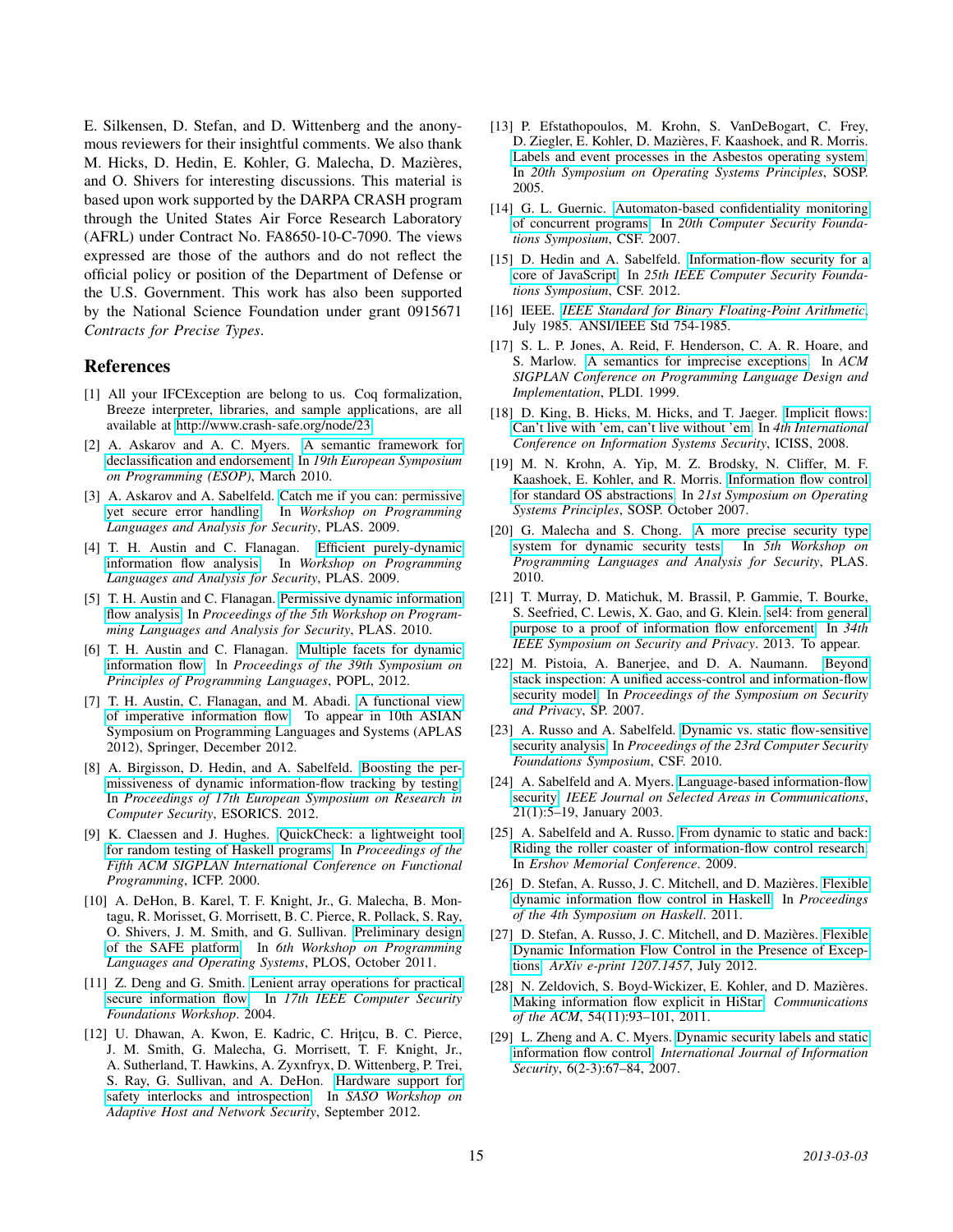### Appendix

# <span id="page-15-0"></span>**A** The Details of  $\lambda_{\textit{NaV+trace}}^{[~]}$  from §[4.2](#page-8-1)

The syntax changes from [Figure 9](#page-15-2) were already explained in §[4.2.](#page-8-1) The only thing to note is that we represent stack and propagation traces as atoms using the following notation for nil and cons:

$$
\begin{array}{rcl} & [ & ] & = & (\mathbf{V} \, (\mathsf{Inr} \, (\mathbf{V} \, (\mathsf{I}) ) \, @\bot)) @\bot \\ a::s & = & (\mathbf{V} \, (\mathsf{Inl} \, (\mathbf{V} \, (a,s)) @\bot)) @\bot \end{array}
$$

In the rest of this section we focus on the evaluation relation for  $\lambda_{\text{NaV+trace}}^{[]}$ , which has the shape  $\rho, s \vdash t, pc \Downarrow a, pc'$ . The only addition with respect to  $\lambda_{\text{NaV}}^{[1]}$  is that we are keeping track of the current stack trace as an atom s. The rules that are new or change in an interesting way compared to  $\lambda_{\text{NaV}}^{[~]}$ are listed in [Figure 10.](#page-15-3)

The rule for creating pairs, *NTPair*, is obvious, but the one for destructing them, *NTProj*, requires special care. Because the labels of the components of the original pair are protected by the label  $L$  on the whole pair, we need to raise the pc by  $L$  so that the label of the projected component is still protected. Rule *NTProjE* deals with the case when the atom  $b@L$  that is to be projected is not a pair. There are two subcases: if  $b$  is a NaV the result is the same NaV, otherwise, the result is a new type error NaV  $(EType)$ . We use an auxiliary function *prExTr* b s to capture both these subcases in a single rule:

$$
prExTr\left(\mathbf{D} \varepsilon s' p\right) s = \mathbf{D} \varepsilon s' p
$$
  

$$
prExTr\left(\mathbf{V} v\right) s = \mathbf{D} \mathbf{E} \text{Type } s \left[ \right]
$$

Rule *NTBrkEBrk* also returns a new NaV, one signaling bracket failure (EBrk). Similarly *NTMkNaV* creates a new NaV given an exception constant. New NaVs record the current stack trace and start with empty propagation traces. Rule *NTToSumD* exposes not only the error message of a NaV but also its stack and propagation traces. Finally, rules *NTTrace* and *NTTraceE* evaluate a term trace  $\int$  t by adding the location constant loc to the stack trace used for evaluating  $t$ . If the result of  $t$  is a value this value is simply returned by rule *NTTrace*. However, if the result of t is a NaV  $D \varepsilon s p$  then rule *NTTraceE* additionally extends the propagation trace  $p$  with *loc*.

The non-interference theorem for  $\lambda_{NaV+trace}^{[]}$  is the same as for  $\lambda_{\text{NaV}}^{[1]}$ . We extend box equivalence so that two NaVs are equivalent when they have equal error messages and (atom) equivalent stack and propagation traces:

$$
\mathbf{D}\,\varepsilon_1\,s_1\,p_1\,\equiv_L\,\mathbf{D}\,\varepsilon_2\,s_2\,p_2\,\iff\quad\varepsilon_1=\varepsilon_2\,\land\,\\s_1\,\equiv_L\,s_2\,\land\,p_1\,\equiv_L\,p_2
$$

**Theorem 3** (Non-interference for  $\lambda_{\text{NaV+trace}}^{[~]}$ ). *Given a label* L, a term t, environments  $\rho_1$  and  $\rho_2$ , and a starting pc *label pc, if: 1)*  $\rho_1 \equiv_L \rho_2$ , 2)  $\rho_1 \vdash t, pc \Downarrow a_1, pc'_1$ , 3)  $\rho_2 \vdash$  $t, pc \Downarrow a_2, pc'_2$ , and 4)  $pc'_1 \sqsubseteq L$  or  $pc'_2 \sqsubseteq L$  then  $pc'_1 = pc'_2$ *and*  $a_1 \equiv_L a_2$ *.* 

#### Constants

 $c$  ::= ... | loc | TLoc | TPair

Terms

$$
t \quad ::= \quad \ldots \mid \textsf{trace}^{loc} \; t \; | \; (x_1, x_2) \; | \; x.1 \; | \; x.2
$$

Values, boxes and atoms

$$
\begin{array}{rcl}\nv & ::= & \ldots \mid (a_1, a_2) \\
b & ::= & \mathbf{V} \, v \mid \mathbf{D} \, \varepsilon \, s \, p \\
a, s, p & ::= & b \, \mathbf{\omega} \, L\n\end{array}
$$

<span id="page-15-2"></span>Figure 9. Syntax extensions from  $\lambda_{NaV}^{[]}$  to  $\lambda_{NaV+trace}^{[]}$ 

$$
\rho(x_1) = a_1 \quad \rho(x_2) = a_2
$$
\n
$$
\overline{\rho, s \vdash (x_1, x_2), pc \Downarrow (V (a_1, a_2)) \otimes \bot}, pc \quad (NTPair)
$$
\n
$$
\rho(x) = (V (a_1, a_2)) \otimes L \quad (NTProj)
$$
\n
$$
\rho(x) = b \otimes L \quad tagOf \quad b \neq \text{TPai}
$$
\n
$$
\rho(x) = b \otimes L \quad tagOf \quad b \neq \text{TPai}
$$
\n
$$
\rho(x) = (V L) \otimes L'
$$
\n
$$
\rho(x) = (V L) \otimes L'
$$
\n
$$
\rho(x) = (V L) \otimes L'
$$
\n
$$
\rho(x) = (V L) \otimes L'
$$
\n
$$
\rho(x) = (V L) \otimes L'
$$
\n
$$
\rho(x) = (V L) \otimes L'
$$
\n
$$
\rho(x) = (V L) \otimes L
$$
\n
$$
\rho(x) = (V L) \otimes L
$$
\n
$$
\rho(x) = (V L) \otimes L
$$
\n
$$
\rho(x) = (V L) \otimes L
$$
\n
$$
\rho(x) = (V L) \otimes L
$$
\n
$$
\rho(x) = (V L) \otimes L
$$
\n
$$
\rho(x) = (V L) \otimes L
$$
\n
$$
\rho(x) = (V L) \otimes L
$$
\n
$$
\rho(x) = (V L) \otimes L
$$
\n
$$
\rho(x) = (V L) \otimes L
$$
\n
$$
\rho(x) = (V L) \otimes L
$$
\n
$$
\rho(x) = (V L) \otimes L
$$
\n
$$
\rho(x) = (V L) \otimes L
$$
\n
$$
\rho(x) = (V L) \otimes L
$$
\n
$$
\rho(x) = (V L) \otimes L
$$
\n
$$
\rho(x) = (V L) \otimes L
$$
\n
$$
\rho(x) = (V L) \otimes L
$$
\n
$$
\rho(x) = (V L) \otimes L
$$
\n
$$
\rho(x) = (V L) \otimes L
$$
\n
$$
\rho(x) = (V L) \otimes L
$$
\n

<span id="page-15-3"></span>Figure 10. Evaluation relation for  $\lambda_{\text{NaV}+ \text{trace}}^{\text{[1]}}$ 

*Proof.* Similar to the proof for [Theorem 2.](#page-8-4) We have verified this proof in the Coq proof assistant.  $\Box$ 

# <span id="page-15-1"></span>**B** The Details of  $\lambda_{\text{throw}}^{[~]}$  from §[5.1](#page-8-5)

The subset of  $\lambda_{\text{throw}}^{[j]}$ 's evaluation rules that differ from  $\lambda^{[j]}$ are in [Figure 11.](#page-16-0) Thanks to syntactically enforced ANF, we only need two rules to handle exception propagation in  $\lambda_{\text{throw}}^{[]}$  rule *TLet* implements normal control flow, and rule *TLetE* implements exceptional control flow. The bracket rules are the most interesting rules in  $\lambda_{\text{throw}}^{[]}$ . We have already established that it would be unsound for brackets to propagate exceptions—brackets must instead delay exceptions. Rule *TBrk* is standard—it differs from the  $\lambda^{[\ ]}$  rule only insofar as it tags its result with Inl and pushes the label up. Rule *TBrkEBrk* detects a failed bracket—the value and/or pc are labeled too high at the end of the bracket—and returns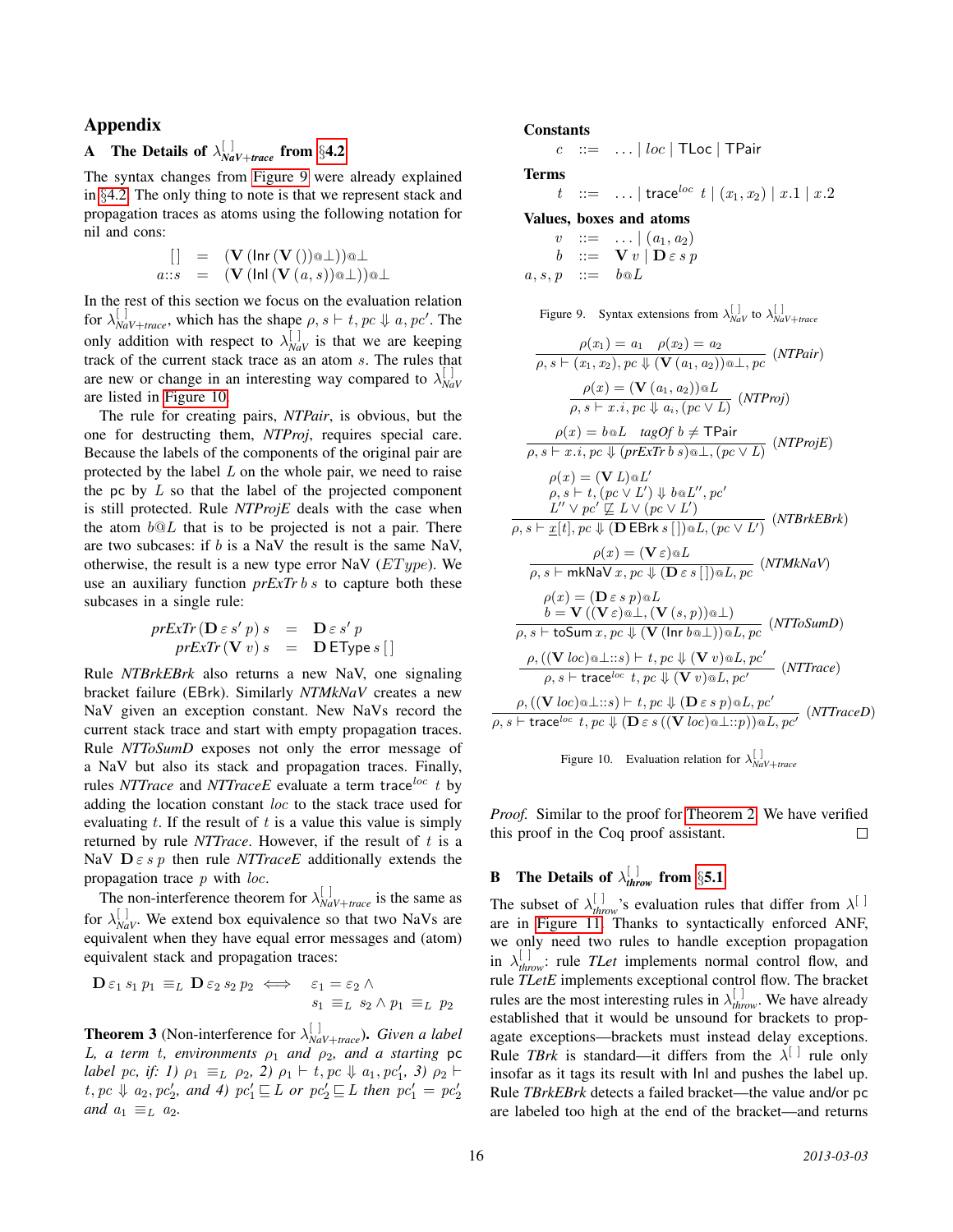an appropriately labeled bracket error:

$$
\rho \vdash \underline{\mathsf{low}[\mathsf{high}[\lambda x.x]], pc} \Downarrow (\mathbf{V} \, (\mathsf{Inr} \, (\mathbf{V} \, \mathsf{EBrk}) \textcircled{a}\bot)) \textcircled{a} \mathsf{low}, pc
$$

There are two rules for brackets that catch exceptions: *TBrkELowPc* and *TBrkEHighPc*. If the exception caught by the bracket is thrown when the pc is low enough, then *TBrkELowPc* applies. We can reveal the source of the failure—after making sure to raise the exception's label to the bracket's label:

$$
\rho \vdash \underline{\mathsf{high}}[\mathsf{throw}(\varepsilon)], pc \Downarrow (\mathbf{V}(\mathsf{Inr}(\mathbf{V}\varepsilon) \text{@}\bot))\text{@high}, pc
$$

But if an exception is thrown with a too high pc, then it would be unsound to reveal the exact failure that occurred. In this case, we hide the precise cause of the failure and return an EBrk. For example, if  $t = (\lambda x.throw(\varepsilon))$  then:

$$
\rho \vdash \underline{\mathsf{low}[\mathsf{high}[t]\,(\lambda x.x)], \mathit{pc} \Downarrow (\mathbf{V}(\mathsf{Inr}\,(\mathbf{V}\,\mathsf{EBrk})\textcircled{1})) \textcircled{1}\text{ow}, \mathit{pc}
$$

The following example shows that it is necessary to hide the exceptions thrown with a too high pc:

$$
\begin{array}{ll}\n\text{match low} \text{[if h then throw Ex else ()]} \text{ with } \\
\mid \text{ Inl } \_ \ \text{=} \text{> ()}\n\end{array}
$$

| Inr Ex => lref := true

| Inr EBrk => lref := false

To prevent this leak, *TBrkEHighPc* returns an EBrk delayed exception, hiding the inner exception. This kind of errorhiding also occurs in  $\lambda_{NaV}^{[]}$ , though it is less obvious. Since  $\lambda_{\text{NaV}}^{[]}$  does not have exceptional control flow, rule *NBrkEBrk* can cover both cases: it hides any bracket result that is labeled too high, whether it is a value or a NaV. The only bracket rule that throws exceptions is *TBrkEType*: when the bracket's label position isn't a label, we can throw an exception before running the bracket.

The rules for throwing and catching exceptions are mostly straightforward. Rule *TThrow* throws exceptions, and rule *TThrowEType* applies when throw x is not well typed. There are two rules for try/catch expressions: *TCatch* applies when no exception is thrown; *TCatchT* actually catches exceptions. It would not be sound for *TCatchT* to restore the pc, because there is no guarantee that try/catch expressions are control flow merge points since the exception handler itself can raise exceptions. In rule *TCatchT* the pc stays unchanged in the exception handler—this is an important difference compared to the LIO handling exception mechanism [\[27\]](#page-14-16) that is further discussed in §[9.](#page-12-0)

#### Non-interference for  $\lambda_{thr}^{[~]}$ *throw*

The equivalence for  $\lambda_{\text{throw}}^{[]}$  can largely reuse that of  $\lambda^{[]}$ [\(Figure 3\)](#page-6-1); we only need to extend atom equivalence to a result equivalence:

$$
(\mathbf{V} \ v_1) \otimes L' \equiv_L (\mathbf{V} \ v_2) \otimes L' \iff L' \sqsubseteq L \implies v_1 \equiv_L v_2
$$
  

$$
\mathbf{T} \varepsilon_1 \equiv_L \mathbf{T} \varepsilon_2 \iff \varepsilon_1 = \varepsilon_2
$$

This equivalence requires uncaught exceptions to be identical, just as equivalent NaVs must hold equal exceptions

$$
\frac{\rho \vdash t, pc \Downarrow a, pc'} (\rho, x \mapsto a) \vdash t', pc' \Downarrow res, pc''}{\rho \vdash \text{let } x = t \text{ in } t', pc \Downarrow res, pc''} (TLet)
$$
\n
$$
\frac{\rho \vdash t}{\rho \vdash \text{let } x = t \text{ in } t', pc \Downarrow T \varepsilon, pc'} (TLet)
$$
\n
$$
\frac{\rho \vdash t}{\rho \vdash \text{let } x = t \text{ in } t', pc \Downarrow T \varepsilon, pc'} (TLet)
$$
\n
$$
\rho(x_1) = (\nabla \langle \rho', \lambda x, t \rangle) \otimes L \rho(x_2) = a
$$
\n
$$
(\rho', x \mapsto a) \vdash t, (\rho c \lor L) \Downarrow res, pc' \qquad (TApp)
$$
\n
$$
\rho(x_1) = (\nabla v_1) \otimes L \tag{eq} v_1 \nRightarrow, pc' \qquad (TApp)
$$
\n
$$
\frac{\rho(x_1) = (\nabla v_1) \otimes L \tag{eq} v_1 \nRightarrow T \text{Fun} (TAppE)
$$
\n
$$
\frac{\rho(x) = (\nabla v_1) \otimes L \tag{eq} v_1 \nRightarrow T \text{Fun} (TAppE)
$$
\n
$$
\frac{\rho(x) = (\nabla v_1) \otimes L \tag{eq} v_1 \nRightarrow T \text{Fun} (TAppE)
$$
\n
$$
\frac{\rho(x_1) = (\nabla v_1) \otimes L \tag{eq} v_1 \nRightarrow T \text{Fun} (TAppE)
$$
\n
$$
\frac{\rho(x_1) = (\nabla v_1) \otimes L \tag{eq} v_2 \nRightarrow (\nabla v_2) \otimes L \tag{rad} \text{Map} (T) \text{Map} (T) \text{Map} (T) \text{Map} (T) \text{Map} (T)
$$
\n
$$
\frac{\rho(x_1) = (\nabla v_1) \otimes L \tag{eq} v_2 \nRightarrow (\nabla v_2) \otimes L \tag{rad} \text{Map} (T) \text{Map} (T)
$$
\n
$$
\frac{\rho(x_1) = (\nabla v_1) \otimes L \tag{eq} v_2 \nRightarrow (\nabla v_2) \otimes L \text{Map} (T) \text{Map} (T)
$$
\n

Where  $(tagsArgs ==) =$  {TUnit, TLab, TTag, TExcp}. Note: Rules *TVar*, *TConst*, *TAbs*, *TSum*, *TMatch*, *TTag*, *TLabelOf*, *TGetPc* are the same as in  $\lambda^{[]}$ .

<span id="page-16-0"></span>Figure 11. Evaluation relation for  $\lambda_{\text{throw}}^{[]}$ 

[\(Figure 6\)](#page-8-2). The non-interference statement for changes slightly, since evaluation produces results, not atoms. Just like for  $\lambda_{\text{NaV}}^{[]}$ , non-interference for  $\lambda_{\text{throw}}^{[]}$  is error sensitive and termination insensitive.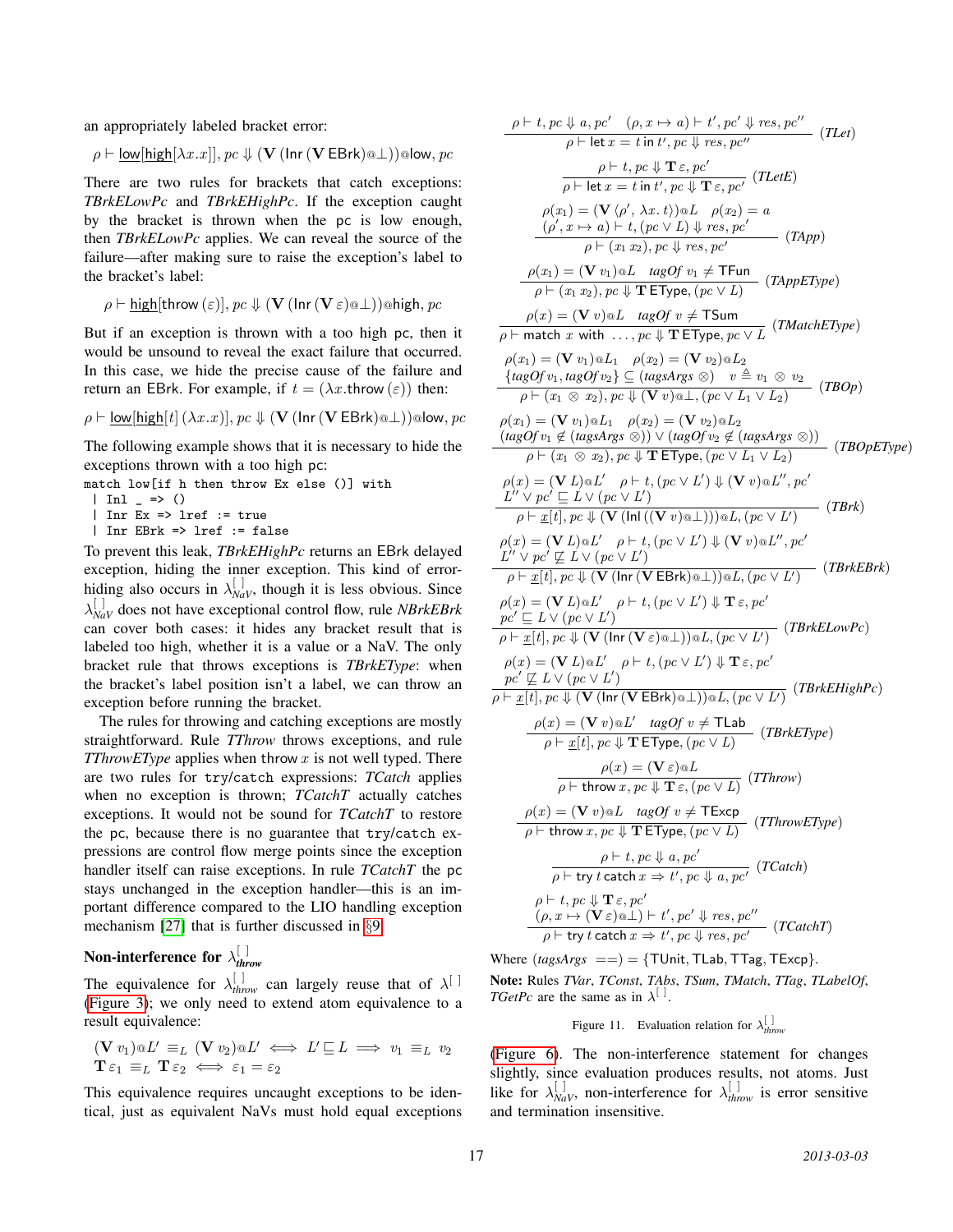**Theorem 4** (Non-interference for  $\lambda_{\text{throw}}^{[]}$ ). *Given a label L*, *a term t, environments*  $\rho_1$  *and*  $\rho_2$ *, and a starting* pc *label*  $pc, if: (1)$   $\rho_1 \equiv_L \rho_2, (2)$   $\rho_1 \vdash t, pc \Downarrow res_1, pc'_1, (3)$   $\rho_2 \vdash$  $t, pc \Downarrow res_2, pc'_2$ , and (4)  $pc'_1 \sqsubseteq L$  or  $pc'_2 \sqsubseteq L$  then  $pc'_1 = pc'_2$ *and*  $res_1 \equiv_L res_2$ .

# <span id="page-17-0"></span>**C** The Details of  $\lambda_{\text{throw}+\text{D}}^{(i)}$  from §[5.2](#page-9-0)

In this appendix we list the syntax and evaluation rules for  $\lambda_{\text{throw}+\mathbf{D}}^{(n)}$ , an extension of  $\lambda_{\text{throw}}^{[n]}$  with primitive delayed exceptions that was discussed informally in §[5.2.](#page-9-0) As opposed to NaVs in  $\lambda_{\text{NaV}}^{[]}$ , which propagate via the data flow of the program, delayed exceptions in  $\lambda_{\text{throw}+D}^{(i)}$  get automatically rethrown and become catchable exceptions as soon as they are used in a non-parametric way.

For completeness, we list the complete syntax of  $\lambda_{th}^{(n)}$ *throw*+D below. There are three new term constructors: throw and try/catch (as in  $\lambda_{\text{throw}}^{[~]}$ ) and toSum (as in  $\lambda_{\text{Nav}}^{[~]}$ ). There are three kinds of exceptions in this calculus: exception constants (i.e., the name or code of exceptions) written  $\varepsilon$ , delayed exceptions written  $\mathbf{D} \varepsilon$ , and catchable exceptions written  $\mathbf{T} \varepsilon$ . Atoms  $b \otimes L$  are labeled boxes, and each box  $b$  can contain either a value  $v$  or a delayed exception  $\mathbf{D}\varepsilon$ . In case of successful execution the evaluation relation produces an atom a together with the final pc. In case of an uncaught exception evaluation produces this exception  $T \epsilon$ again together with the final pc.

#### Syntax of  $\lambda_{th}^{(1)}$ *throw*+D

| x, y, z                   | variables                                                |
|---------------------------|----------------------------------------------------------|
| $t ::=$                   | terms                                                    |
| $\boldsymbol{x}$          | variable                                                 |
| $\overline{c}$            | constant                                                 |
| $\det x = t$ in $t'$      | let $(x$ bound in $t'$ )                                 |
| $\lambda x.t$             | lambda abstraction $(x$ bound in $t$ )                   |
| x y                       | function application                                     |
| C x                       | tagged variant; $C \in \{\text{Inl}, \text{Inr}\}\$      |
| match $x$ with            | pattern-matching                                         |
| Inl $x_1 \Rightarrow t_1$ |                                                          |
| Inr $x_2 \Rightarrow t_2$ |                                                          |
| tagOf $x$                 | the dynamic type tag of $x$                              |
| $x \otimes y$             | binary operator on constants                             |
| getPc()                   | current security context label                           |
| $\mathbf{I}[t]$           | bracket $t$ with label $x$                               |
| labelOf $x$               | returns the label of $x$                                 |
| throw $x$                 | throws exception $x$                                     |
|                           | try t catch $x \Rightarrow t'$ try/catch (x bound in t') |
| toSum $x$                 | turns atom $x$ into a tagged variant                     |
| $c ::=$                   | constants                                                |
| $\left(\right)$           | unit                                                     |
| L                         | first-class label                                        |
| Tag                       | dynamic type tag                                         |
| $\varepsilon$             | exception name                                           |
| $Tag ::=$                 | dynamic type tags                                        |

| TFun<br>TSum<br>TUnit<br>TLab<br>TTag<br>TExcp<br>$\varepsilon ::=$             | the tag of a closure $\langle \rho, \lambda x. t \rangle$<br>the tag of a value $ln a$ or $ln a$<br>the tag of $()$<br>the tag of a label $L$<br>the tag of a type tag $Tag$<br>the tag of an exception name $\varepsilon$<br>exception name |
|---------------------------------------------------------------------------------|----------------------------------------------------------------------------------------------------------------------------------------------------------------------------------------------------------------------------------------------|
| <b>EBrk</b>                                                                     | bracket failure                                                                                                                                                                                                                              |
| EType                                                                           | dynamic type error                                                                                                                                                                                                                           |
| .                                                                               |                                                                                                                                                                                                                                              |
| $\otimes ::=$<br>$\begin{array}{c}\n== \\ \sqsubseteq \\ \searrow\n\end{array}$ | binary operator<br>equality on constants<br>can the first label flow to the second<br>join first-class labels                                                                                                                                |
| $v ::=$                                                                         | values                                                                                                                                                                                                                                       |
| $\mathfrak{c}$                                                                  | constant                                                                                                                                                                                                                                     |
| C <sub>a</sub>                                                                  | tagged variant value                                                                                                                                                                                                                         |
| $\langle \rho, \lambda x. t \rangle$                                            | closure $(x$ bound in $t$ )                                                                                                                                                                                                                  |
| $\rho ::=$                                                                      | environments                                                                                                                                                                                                                                 |
|                                                                                 | $x_1 \mapsto a_1, \dots, x_n \mapsto a_n$ map variables to atoms                                                                                                                                                                             |
| $b ::=$                                                                         | boxes                                                                                                                                                                                                                                        |
| $\boldsymbol{v}$                                                                | value                                                                                                                                                                                                                                        |
| $\mathbf{D}\varepsilon$                                                         | delayed exception                                                                                                                                                                                                                            |
| $a ::=$                                                                         | atoms                                                                                                                                                                                                                                        |
| b@L                                                                             | labeled boxes                                                                                                                                                                                                                                |
| $res ::=$                                                                       | results                                                                                                                                                                                                                                      |
| $\boldsymbol{a}$                                                                | successful execution                                                                                                                                                                                                                         |
| $\mathbf{T}\,\varepsilon$                                                       | uncaught exception                                                                                                                                                                                                                           |

The rules for rethrowing delayed exceptions are new to λ hi *throw*+<sup>D</sup> (*DAppE*, *DMatchE*, *DTagOfE*, *DBOpE1*, *DBOpE2*, *DBrkE*, *DThrowE*). Many of the other rules are either exactly the same as in  $\lambda_{\text{throw}}^{[]}$  (*DVar*, *DConst*, *DLet*, *DLetE*, *DAbs*, *DApp*, *DAppEType*, *DSum*, *DMatch*, *DMatchEType*, *DBOp*, *DBrkEType*, *DLabelOf*, *DGetPc*, *DThrow*, *DThrowE-Type*, *DCatch*, and *DCatchT*), or very similar to the ones in  $\lambda_{\text{throw}}^{[]}$  but using primitive delayed exceptions instead of sums (*DBrk*, *DBrkEBrk*, *DBrkELowPc*, *DBrkEHighPc*). Rule *DTagOf* now raises the pc to account for additional control flow in case a delayed exception needs to be rethrown. Rules *DBOpEType1* and *DBOpEType2* replace *DBOpEType* in  $\lambda_{\text{throw}}^{[]}$ . The rules *DToSumV* and *DToSumD* are exactly the same as in  $\lambda_{\text{NaV}}^{[]}$ .

| Evaluation relation for $\lambda_{\text{throw}+1}^{\langle\rangle}$ |  |  |  |
|---------------------------------------------------------------------|--|--|--|
|---------------------------------------------------------------------|--|--|--|

$$
\frac{\rho(x) = a}{\rho \vdash x, pc \Downarrow a, pc} \quad (DVar)
$$
\n
$$
\frac{}{\rho \vdash c, pc \Downarrow (\mathbf{V}c) \text{a} \perp, pc} \quad (DConst)
$$
\n
$$
\frac{}{\rho \vdash t, pc \Downarrow a, pc' \quad (\rho, x \mapsto a) \vdash t', pc' \Downarrow res, pc''}{\rho \vdash \text{let } x = t \text{ in } t', pc \Downarrow res, pc''} \quad (DLet)
$$

Ē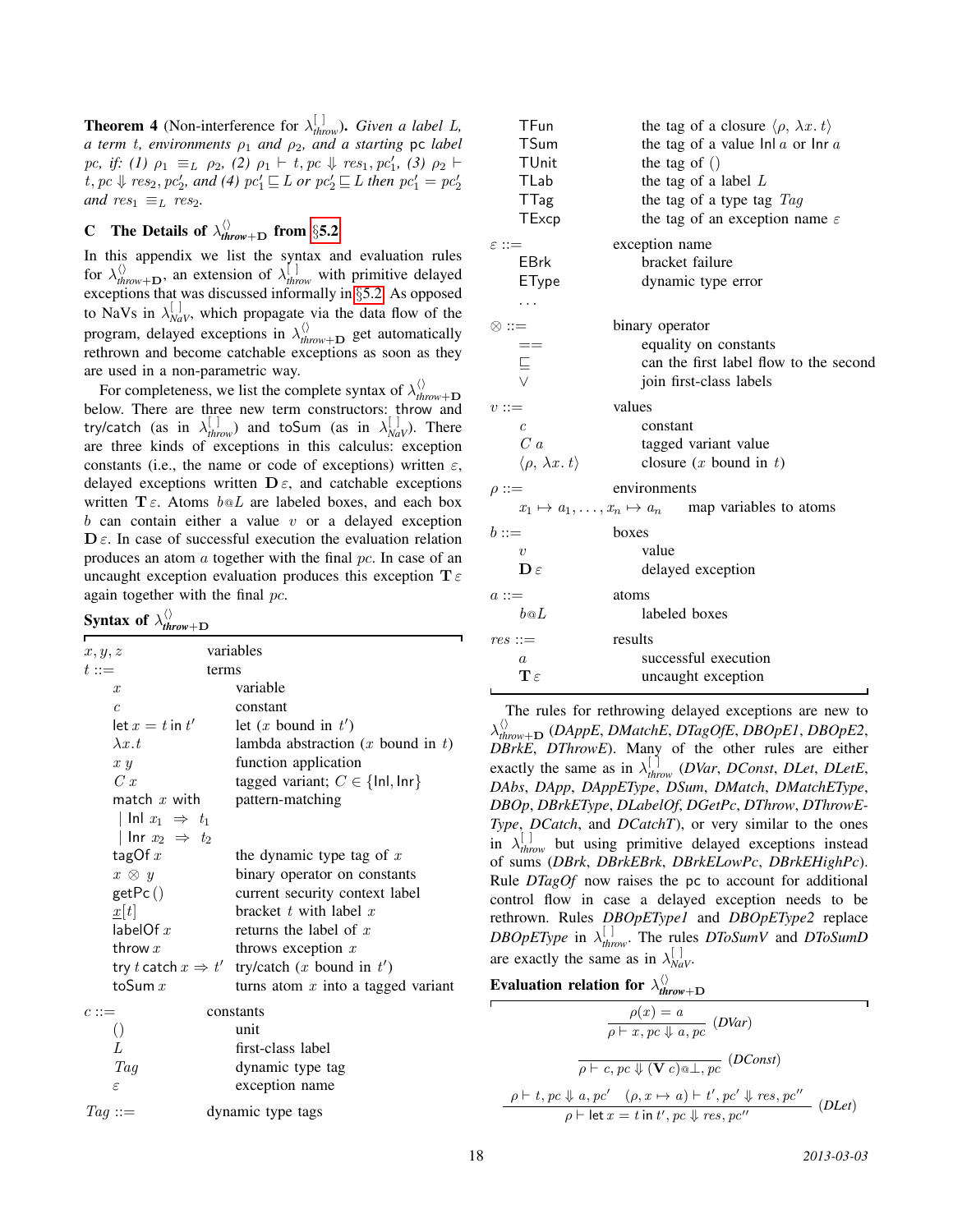$$
\frac{\rho \vdash t, p \cdot e \Downarrow T \varepsilon, p \cdot e'}{\rho \vdash \text{let } x = t \text{ in } t', p \cdot e \Downarrow T \varepsilon, p \cdot e'} \quad (DLetE)
$$
\n
$$
\frac{\rho \vdash t, x = t \text{ in } t', p \cdot e \Downarrow T \varepsilon, p \cdot e'}{\rho \vdash (\lambda x.t) \text{)} \text{e} \downarrow (\lambda x.t) \text{e} \downarrow (\lambda x.t) \text{e} \downarrow (\lambda x.t) \text{e} \downarrow (\lambda x.t) \text{e} \downarrow (\lambda x.t) \text{e} \downarrow (\lambda x.t) \text{e} \downarrow (\lambda x.t) \text{e} \downarrow (\lambda x.t) \text{e} \downarrow (\lambda x.t) \text{e} \downarrow (\lambda x.t) \text{e} \downarrow (\lambda x.t) \text{e} \downarrow (\lambda x.t) \text{e} \downarrow (\lambda x.t) \text{e} \downarrow (\lambda x.t) \text{e} \downarrow (\lambda x.t) \text{e} \downarrow (\lambda x.t) \text{e} \downarrow (\lambda x.t) \text{e} \downarrow (\lambda x.t) \text{e} \downarrow (\lambda x.t) \text{e} \downarrow (\lambda x.t) \text{e} \downarrow (\lambda x.t) \text{e} \downarrow (\lambda x.t) \text{e} \downarrow (\lambda x.t) \text{e} \downarrow (\lambda x.t) \text{e} \downarrow (\lambda x.t) \text{e} \downarrow (\lambda x.t) \text{e} \downarrow (\lambda x.t) \text{e} \downarrow (\lambda x.t) \text{e} \downarrow (\lambda x.t) \text{e} \downarrow (\lambda x.t) \text{e} \downarrow (\lambda x.t) \text{e} \downarrow (\lambda x.t) \text{e} \downarrow (\lambda x.t) \text{e} \downarrow (\lambda x.t) \text{e} \downarrow (\lambda x.t) \text{e} \downarrow (\lambda x.t) \text{e} \downarrow (\lambda x.t) \text{e} \downarrow (\lambda x.t) \text{e} \downarrow (\lambda x.t) \text{e} \downarrow (\lambda x.t) \text{e} \downarrow (\lambda x.t) \text{e} \downarrow (\lambda x.t) \text{e} \downarrow (\lambda x.t) \text{e} \downarrow (\lambda x.t) \text{e} \downarrow (\lambda x.t) \text{e} \downarrow (\lambda x.t) \text{e} \downarrow (\lambda x.t) \text{e} \downarrow (\lambda x.t) \text{e}
$$

### Result/atom equivalence

 $\mathbf{T}\,\varepsilon_1 \equiv_L \mathbf{T}\,\varepsilon_2 \iff \varepsilon_1 = \varepsilon_2$  $b_1 \otimes L' \equiv_L b_2 \otimes L' \iff L' \sqsubseteq L \implies v_1 \equiv_L v_2$ 

### Box/value equivalence

 $c \equiv_L c$  $C\ a_1\ \equiv_L\ C\ a_2\ \Longleftrightarrow\ a_1\ \equiv_L\ a_2$  $\langle \rho_1, \lambda x. t \rangle \equiv_L \langle \rho_2, \lambda x. t \rangle \iff \rho_1 \equiv_L \rho_2$  $\mathbf{D}\varepsilon_1 \equiv_L \mathbf{D}\varepsilon_2 \iff \varepsilon_1 = \varepsilon_2$ 

### Environment equivalence

 $\emptyset \equiv_L \emptyset$  $\rho_1, x \mapsto a_1 \equiv_L \rho_2, x \mapsto a_2 \iff \rho_1 \equiv_L \rho_2 \land a_1 \equiv_L a_2$ 

Figure 12. Equivalence below a given label L

$$
\rho(x) = (\mathbf{V} L) \Phi L' \quad \rho + t, (pc \vee L') \Downarrow \mathbf{T} \varepsilon, pc'
$$
\n
$$
\frac{pc'}{\mathcal{L} L \vee (pc \vee L')}
$$
\n
$$
\frac{pc'}{\mathcal{L} L \vee (pc \vee L')}
$$
\n
$$
\frac{pc'}{\mathcal{L} L \vee (pc \vee L')}
$$
\n
$$
\frac{pc}{\mathcal{L} L}
$$
\n
$$
\frac{pc}{\mathcal{L} L}
$$
\n
$$
\frac{pc}{\mathcal{L} L}
$$
\n
$$
\frac{pc}{\mathcal{L} L}
$$
\n
$$
\frac{pc}{\mathcal{L} L}
$$
\n
$$
\frac{pc}{\mathcal{L} L}
$$
\n
$$
\frac{pc}{\mathcal{L} L}
$$
\n
$$
\frac{pc}{\mathcal{L} L}
$$
\n
$$
\frac{pc}{\mathcal{L} L}
$$
\n
$$
\frac{pc}{\mathcal{L} L}
$$
\n
$$
\frac{pc}{\mathcal{L} L}
$$
\n
$$
\frac{pc}{\mathcal{L} L}
$$
\n
$$
\frac{pc}{\mathcal{L} L}
$$
\n
$$
\frac{pc}{\mathcal{L} L}
$$
\n
$$
\frac{pc}{\mathcal{L} L}
$$
\n
$$
\frac{pc}{\mathcal{L} L}
$$
\n
$$
\frac{pc}{\mathcal{L} L}
$$
\n
$$
\frac{pc}{\mathcal{L} L}
$$
\n
$$
\frac{pc}{\mathcal{L} L}
$$
\n
$$
\frac{pc}{\mathcal{L} L}
$$
\n
$$
\frac{pc}{\mathcal{L} L}
$$
\n
$$
\frac{pc}{\mathcal{L} L}
$$
\n
$$
\frac{pc}{\mathcal{L} L}
$$
\n
$$
\frac{pc}{\mathcal{L} L}
$$
\n
$$
\frac{pc}{\mathcal{L} L}
$$
\n
$$
\frac{pc}{\mathcal{L} L}
$$
\n
$$
\frac{pc}{\mathcal{L} L}
$$
\n
$$
\frac{pc}{\mathcal{L} L}
$$
\n
$$
\frac{pc}{\mathcal{L} L}
$$
\n
$$
\frac{pc}{\math
$$

The non-interference result for  $\lambda_{\text{throw}+\mathbf{D}}^{(1)}$  uses an equivalence that effectively combines that of  $\lambda_{\text{Nav}}^{[j]}$  and  $\lambda_{\text{throw}}^{[j]}$ : there are equivalence relations on results, atoms, boxes, values, and environments.

**Theorem 5** (Non-interference for  $\lambda_{\text{throw+D}}^{(1)}$ ). *Given a label* L, a term t, environments  $\rho_1$  and  $\rho_2$ , and a starting pc label pc*, if:*

<span id="page-18-0"></span>
$$
(1) \ \rho_1 \equiv_L \rho_2,
$$